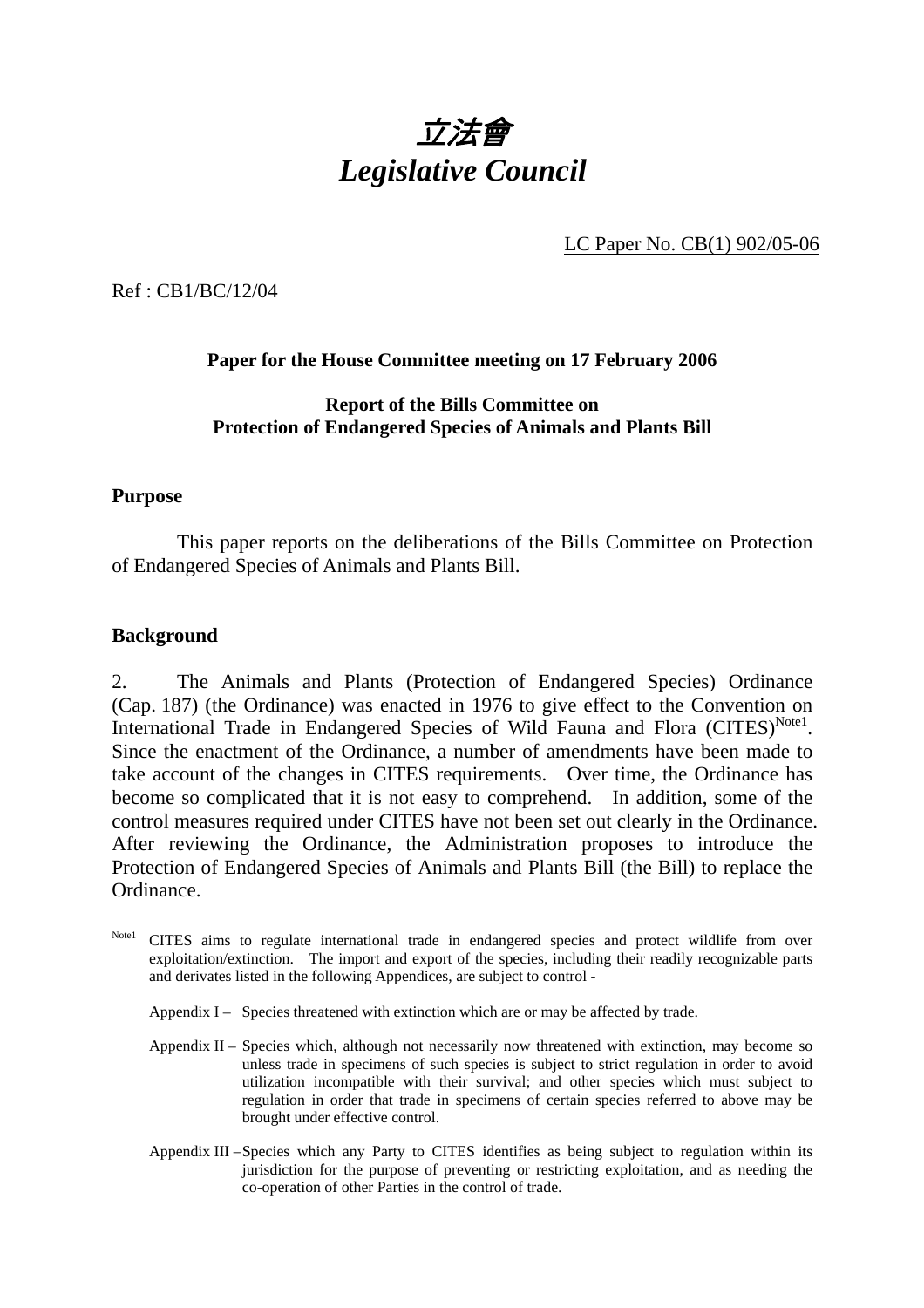3. The main objectives of the Bill are to -

- (a) streamline and align the existing provisions under the Ordinance with CITES;
- (b) improve the control regime by removing inconsistent treatments which are not justified on operational grounds as well as certain local controls that are over and above CITES requirements so as to minimize inconvenience and cost of compliance to the trade/users without compromising Hong Kong's obligation under CITES; and
- (c) streamline the licensing system and the fee structure such that licence for each import/introduction from the sea/export/re-export/possession will be issued on the basis of individual shipment or keeping premises rather than individual species.

# **The Bills Committee**

4. At the House Committee meeting on 20 May 2005, members agreed to form a Bills Committee to study the Bill. Under the chairmanship of Hon CHOY So-yuk, the Bills Committee has held nine meetings. The membership list of the Bills Committee is in **Annex I**. Apart from examining the Bill with the Administration, the Bills Committee has also invited views from the trade and related sectors. 14 groups have made written and/or oral representation to the Bills Committee. A list of these groups is in **Annex II**.

### **Deliberations of the Bills Committee**

5. The Bills Committee generally supports the policy intent of the Bill because CITES is applicable to Hong Kong and thus Hong Kong has the obligation to comply with the international control regime on endangered species. Members however note with concern that some legitimate trades, such as shark fins and furs, are being misunderstood by the public and international community as breaching international conservation conventions. The Administration is urged to clarify the misunderstandings and make it clear that the need for the controls under the Ordinance or the Bill is indeed in line with international practices. In the course of examination of the Bill, members have raised questions in relation to the control regime, licensing system, enforcement, penalty, appeal mechanism, exemption orders, adaptation of Convention instruments and transitional provision etc.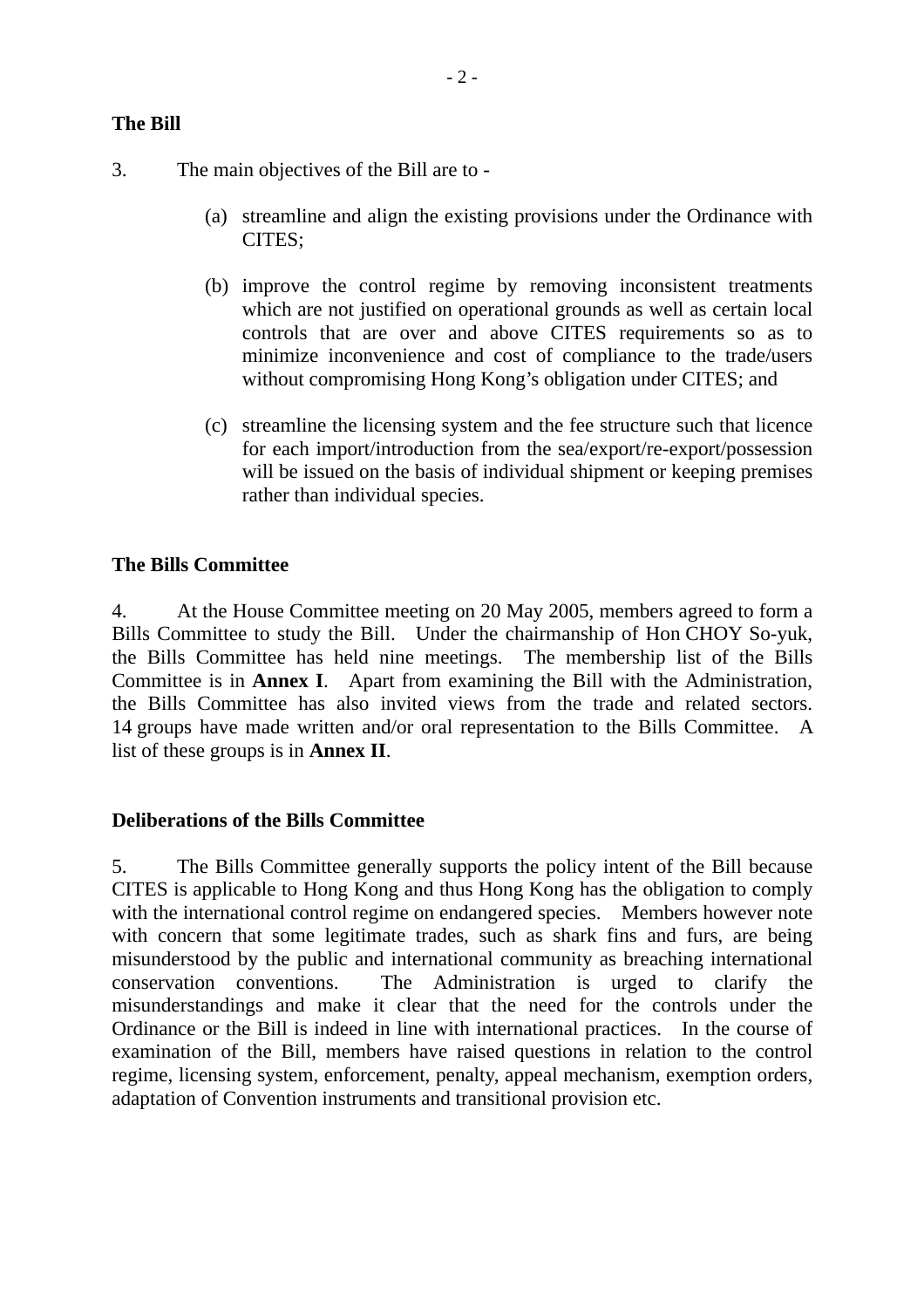#### Control regime under CITES

6. CITES imposes different export and import controls on endangered species, which have been categorized in its three Appendices according to the gravity of threats of extinction faced by such species. These include banning of commercial trading of Appendix I species, requirement for an export/re-export permit for international trade in Appendix II species and an export permit/certificate of origin/re-export certification for international trade in Appendix III species. The Bill generally adopts the same controls as CITES, but contains certain controls which are stricter than CITES, such as the requirements for possession licence for Appendix I species and import/possession licence for live wild Appendix II species.

7. The Bills Committee enquires about the justifications on the need for stricter controls than CITES. The Administration's explanation is that the Ordinance has already imposed controls that are over and above the requirements as provided in CITES to tackle smuggling activities, which were rampant in the 1970's when the Ordinance was enacted. A table briefly comparing the provisions of CITES, the Ordinance and the Bill is in **Annex III**. In view of the changed circumstances, including the substantial decline in illicit trade, the need to remove unnecessary impediment to the affected trades and balancing the need for the protection of endangered species, the Administration holds the view that some of the excessive controls under the Ordinance can be removed in order to facilitate legitimate trading in controlled species.

8. Members express concern that it may be difficult to distinguish between live animals/plants of wild origin from artificially propagated plants and captive bred animals. A person will easily commit an offence, such as illegal possession of species, since he may not know the concerned species are from wild origin. Therefore, consideration should be given to removing the differences in control of Appendix II animals and plants of wild and non-wild origins.

9. According to the Administration, clause 21 provides that possession of Appendix II species will not require a licence unless the species concerned are live animals and plants of wild origin. If the differences in control of wild and non-wild species are removed, all possession of live Appendix II species will be subject to licensing control. It has consulted the relevant trades and almost all of them are strongly opposed to such an arrangement as this would increase their operating cost. They have also pointed out that such changes will defeat one of the original purposes of the Bill to facilitate legitimate trade of species. To address members' concern, the Administration will step up educational and publicity programmes to strengthen public awareness of the protection of endangered species and help them to distinguish species that are under the control of the Bill. These programmes include broadcasting Announcements of Public Interest through television and radio; organizing exhibitions, school talks and competitions etc. The Agriculture, Fisheries and Conservation Department (AFCD) has also published different types of posters and leaflets for distribution to trade associations and shops at various locations.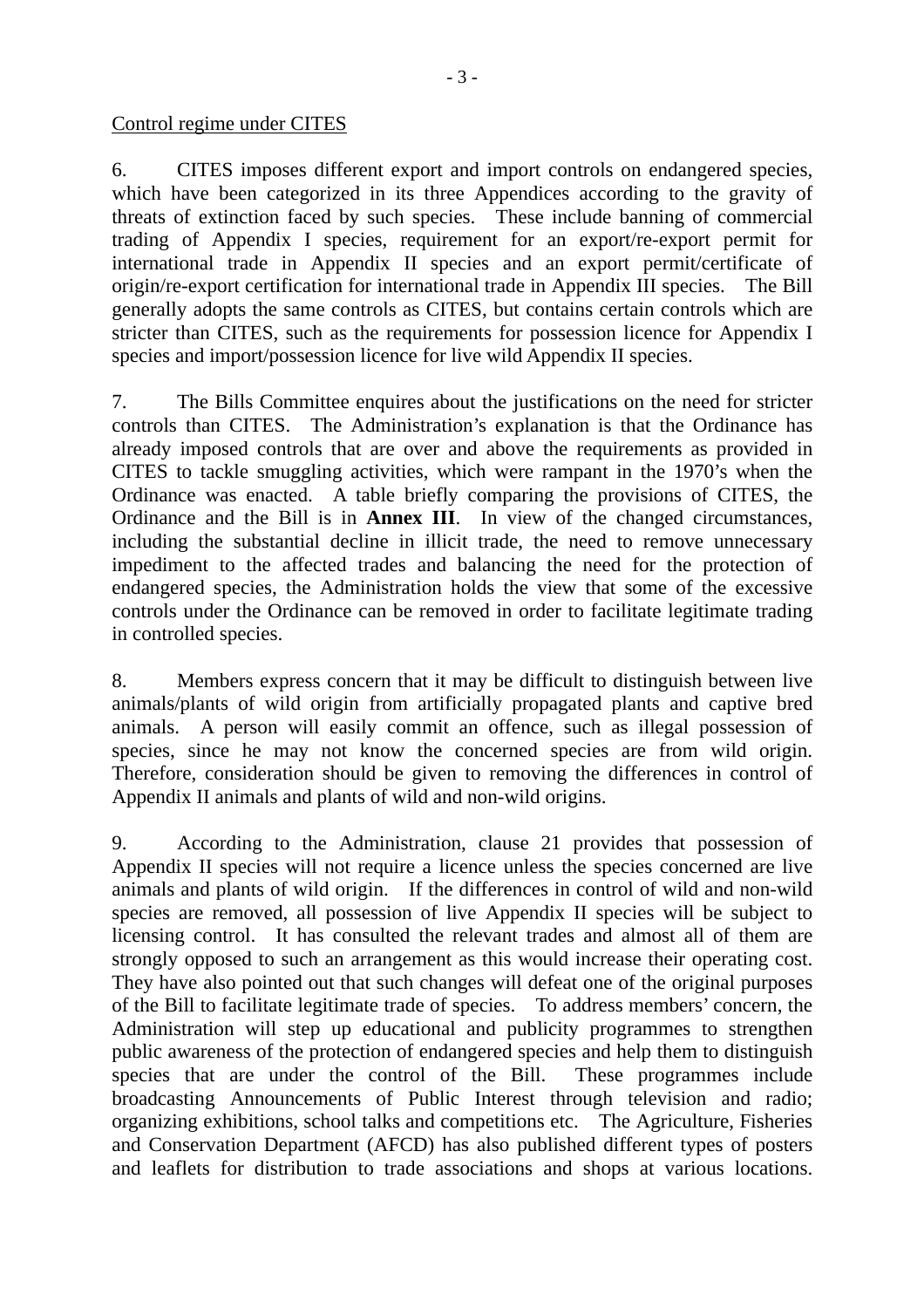Photographs of some commonly traded species are available on AFCD's homepage as well as the website of CITES. Besides, any person may seek advice or clarification from AFCD if he is unclear as to whether a specimen is a scheduled species or in doubt about its origin.

10. Members note that under clause 21, possession of Appendix II species will not require a licence if a person can prove to the satisfaction of the Director of Agriculture, Fisheries and Conservation (the Director) that the specimen is not a live animal or plant of wild origin, and that it does not belong to a species of a population included in Appendix I. However, they have concern that the phrase "to the satisfaction of the Director" does not provide clear indication as to what the person may provide in order to fulfill the requirement as set out in clause 21. There are also circumstances that some persons may come into possession of specimen before such species are listed as endangered species under CITES and regulated by local legislation. They may not have any evidence to prove the date of possession of such species.

11. The Administration's explanation is that the wording of clause 21 aims at providing flexibility for the Director to accept different types of evidence, including but not limited to a licence, permit or certificate issued in respect of the specimen concerned by the relevant authority. As there can be many other types of evidence depending on the circumstances of each individual case, it is impracticable to list them out exhaustively. For example, an invoice or a label produced by the person may be used for the above purpose if such document provides clear indication as to the source of the specimen. To address members' concern, the Administration agrees to add a new sub-clause in clause 21 to provide some indication on the types of evidence that may be used as proofs to fulfill the requirements. It will also include in the speech to be delivered by the Secretary for the Environment, Transport and Works (SETW) at the resumption of Second Reading debate on the Bill an undertaking that cases of possession or control of pre-Convention species without the required evidence will be considered having regard to all circumstances relating to an individual case.

### Licensing system

12. The Ordinance provides that, except those with exemptions, a separate licence issued by the Director is required for the import, export, possession or control of each individual species listed in the Schedules of the Ordinance, which covers the species in Appendices I, II and III to CITES. The Bill proposes to streamline the licensing system such that each import/export/possession licence will be issued on the basis of individual consignment or keeping premises rather than individual species. The number of licences required by traders and the public is expected to decrease. In addition, a new fee scheme will be introduced to simplify the existing fee structure with a view to achieving full cost recovery. As most of the existing and potential licence holders will benefit from the streamlined licensing system by the reduced number of licences required and the expanded scope of exemptions, it is anticipated that they will not be adversely affected by the new fee scheme.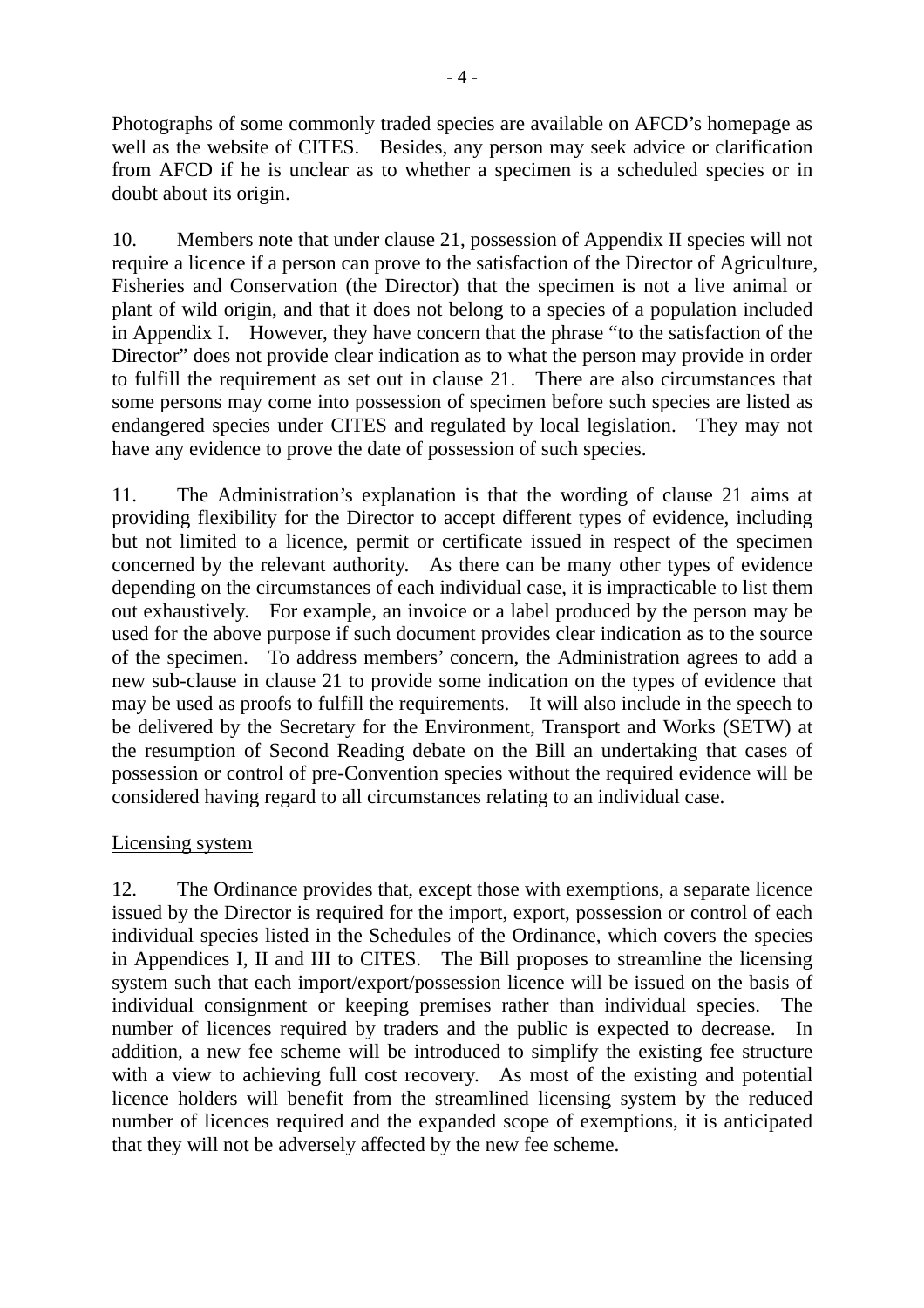13. While welcoming the proposal to streamline the licensing system, members query why importers are required to apply for a possession licence when they have already obtained an import licence for the specimens. The requirement for importers to renew a possession licence after expiry of the two-year validity period will also cause undue inconvenience to the trade. Consideration should be given to requiring importers to notify AFCD only when there is transaction of the specimens. The Administration is also urged to consider further streamlining the licensing procedures to facilitate trade.

14. According to the Administration, the control of import and possession of scheduled species are two different control mechanisms. Different information is required in the import and possession licences and different licence conditions are imposed. For example, the location of keeping premises will be specified in the possession licence but such information would not be required in the import licence. Holders of possession licences are required to report the birth of offspring of their species but such licence condition is not appropriate for an import licence. The current import and possession licence system has been implemented since 1976 when the Ordinance was first enacted. The issue of both import and possession licences are generally accepted by the trade. Merging the two mechanisms into one will not only create enforcement difficulties, but also cause unnecessary confusion to the traders as under the current system, traders usually request the seller to present a copy of the possession licence. An importer may also be unwilling to disclose information on an import licence to a buyer as it contains details of overseas suppliers. The Administration further points out that with the passage of the Bill, about 80% of the present licencees will be exempted from the possession licence requirement. A further 10% of the licensees will be benefited from the reduced number of licences required because a single licence can be used for keeping specimens of different species in the same premises. To ensure effective enforcement, a validity period for the possession licence has to be imposed in order to maintain proper control of the specimens concerned. Renewal of such licence at regular intervals allows AFCD to keep track of the specimens concerned and to update the information in relation to the specimens. The trade in general accepts the current validity period of two years. To address members' concern, the Administration agrees to extend the length of the validity period of a possession licence to five years to further reduce the burden on the licensees. The extension will not contravene CITES which only imposes a validity period of not more than 12 months on an import licence.

15. Clause 26 provides that the Director may cancel a licence, and that the Director shall return the licence to the holder if the latter lodges an appeal against the Director's decision relating to the cancellation of the licence pending the determination of the appeal by the Administrative Appeals Board (AAB). Members note from the Administration that the licence will remain valid, except for the purpose of export, during the appeal. They express concern that a third party may not be aware of whether say a licence is under appeal and is only returned to the licensee during the appeal period. To protect the innocent third party, members consider that there should be clear indication on the licence that it is being subject to appeal. The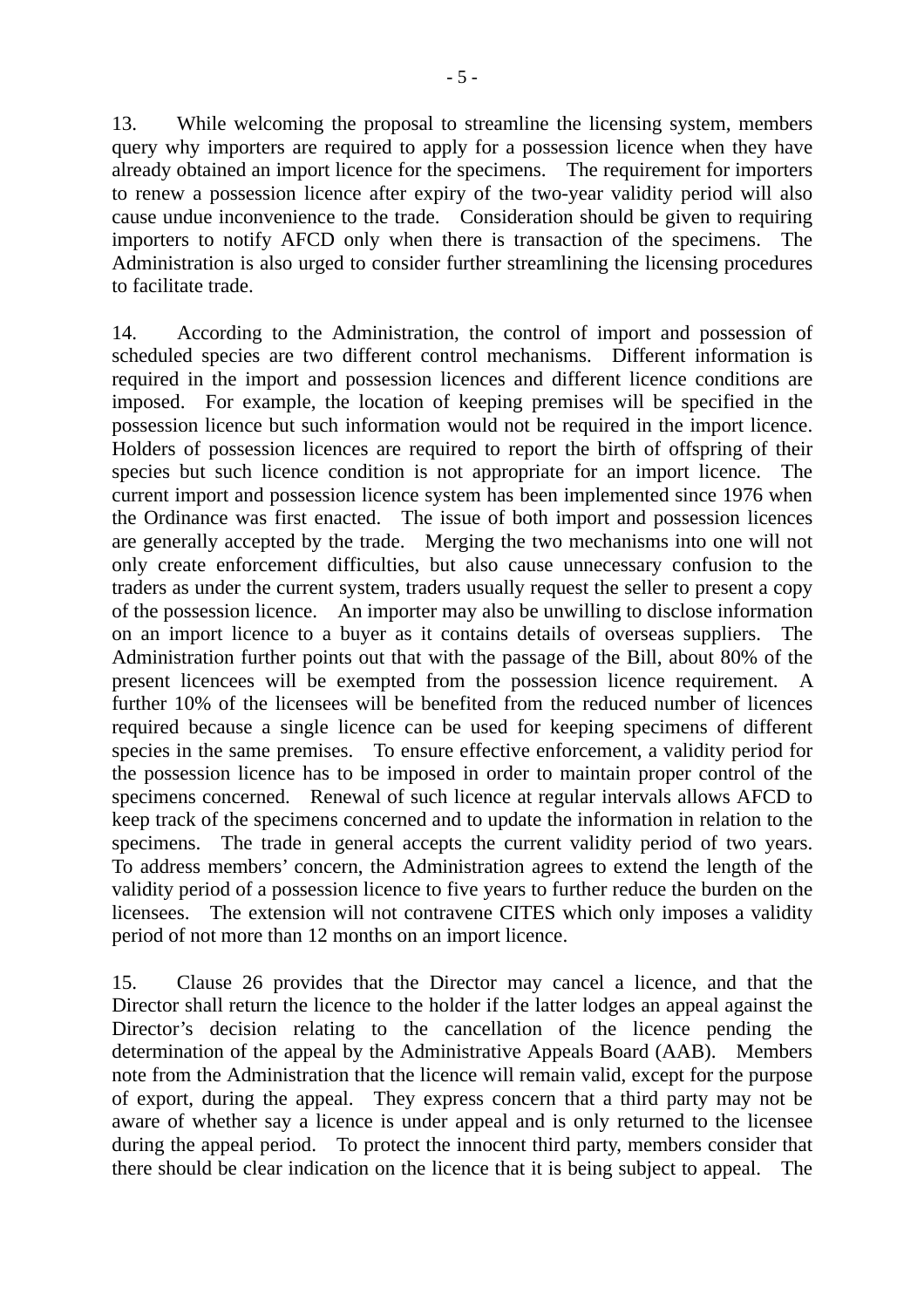Administration takes note of members' concern and is prepared to mark such licences as "under appeal" before they are returned to the licensee. Any third party who has doubt about the validity of a licence can also seek clarification from AFCD.

16. In response to members' enquiry on the composition, functions and modus operandi of AAB as well as the average time taken for an appeal to be handled by the Board, the Administration advises that AAB is established under the Administrative Appeals Board Ordinance (Cap. 442) (AABO). At present, one Chairman, four Deputy Chairmen and a panel of 46 members of AAB have been appointed pursuant to section 6 of AABO. The membership list is given in **Annex IV**. Section 6 of AABO provides that the Chairman and Deputy Chairman of AAB shall be persons who are qualified for appointment as District Judges under section 5 of the District Court Ordinance (Cap. 336). To lodge an appeal, an appellant should complete and forward an appeal form to the Secretary to AAB. After an appeal has been accepted by AAB, the respondent (i.e. the deciding authority whose decision has been appealed against) will be required to lodge with AAB and the appellant within 28 days a statement setting out, among others, the reasons and policy for the decision. The appellant can make representations on the statement to AAB within a specified period. AAB comprising the Chairman or the Deputy Chairman together with two panel members will normally hear the case within four months after an appeal is lodged. Parties to the appeal will be invited to make representations or be represented by a barrister or a solicitor. They may request AAB to call witnesses to give evidence if needed. Parties to the appeal will be informed of AAB's decision in writing and of the reasons of its decision.

### Enforcement

17. Clause 27 provides that the Director may in writing authorize any public officer to exercise any powers and perform any of the duties conferred or imposed on the Director or an authorized officer by the Bill.

18. As authorized officers may include those from AFCD, members question the rationale for empowering AFCD officers to enter/inspect trading premises, dispose/forfeit things seized and arrest. They hold the view that such extensive powers should only be conferred on the disciplined force. The Administration's explanation is that under the Ordinance, unless exempted through an Exemption Order, a licence is required for the possession of an Appendix I or II species. The licence contains a condition that the licensee must allow an authorized officer to enter his premises to inspect any specimen held. However, under the Bill, a possession licence is no longer required for specimens of Appendix II species unless live animal or plant of wild origin is involved. To enable enforcement authority to check and ensure compliance after commencement of the new Ordinance, it is necessary to provide an authorized officer with the power of inspection, which may only be exercised if the authorized officer reasonably suspects that a specimen of a scheduled species is being kept for commercial purpose in any place or premises. However, the inspection can only be conducted within reasonable hours and the authorized officer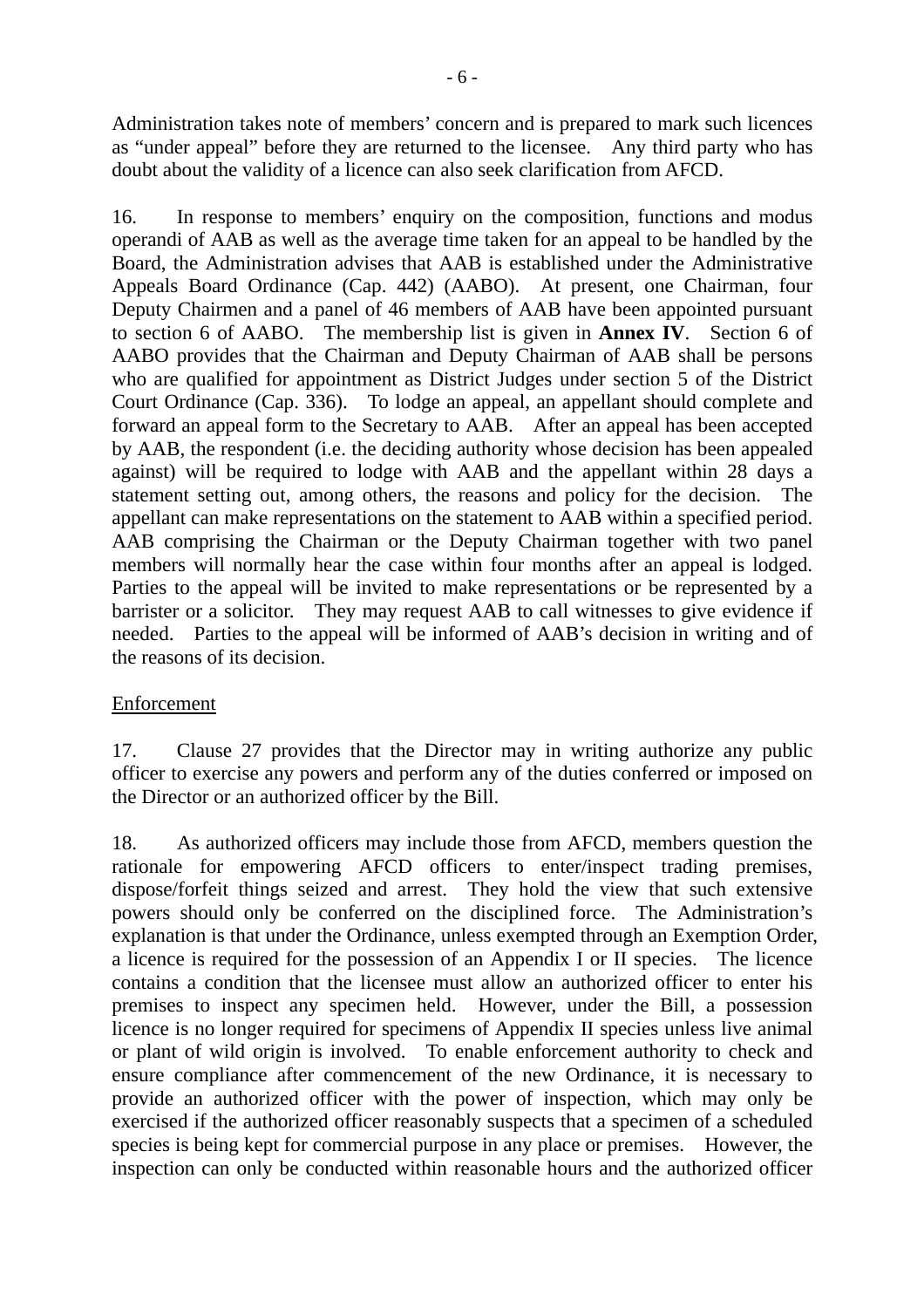has no authority to enter any premises or any part of it that are used exclusively as a dwelling-house.

19. On the *power of arrest*, the Administration explains that under the Ordinance, AFCD officer needs to seek assistance from a Police officer or a Customs officer to make an arrest. Such an arrangement is sometimes ineffective because there may be cases where an AFCD officer needs to make an arrest immediately or risk losing the suspect. Besides, the power of arrest is provided to authorized officers of AFCD under other conservation-related legislation, such as the Forests and Countryside Ordinance (Cap. 96), Wild Animals Protection Ordinance (Cap. 170) and Country Parks Ordinance (Cap. 208). Authorized officers of AFCD are also exercising similar power under other legislation, such as the Waterworks Ordinance (Cap. 102), Public Health and Municipal Services Ordinance (Cap. 132) and Prevention of Cruelty to Animals Ordinance (Cap. 169). Therefore, the proposal to provide AFCD officers with the power of arrest under the Bill is in line with these ordinances. The Administration further explains that the disposal/forfeiture provisions in the Bill are in line with CITES requirements where Parties are required to take appropriate measures, including confiscation, to enforce the Convention and to prohibit trade in specimens in violation of the Convention. Similar disposal and forfeiture provisions are also provided in the Ordinance.

20. The Bills Committee notes that under clause 38, a person who without reasonable excuse obstructs an authorized offer exercising his power to enter/inspect trading premises, dispose/forfeit things seized and arrest commits an offence. Clause 41 further stipulates that if an offence is prosecuted under clause 38, the court or magistrate may order any thing seized or any proceeds of sale of that thing to be forfeited to the Government. Even if no prosecution has been brought, an authorized officer may apply to the court or magistrate for an order to forfeit the thing seized or any proceeds of sale of that thing to the Government under clause 42. Members question the propriety of forfeiture based on the offence of obstruction.

21. According to the Administration, the Bill provides that a specimen of a scheduled species shall, without order, be forfeited to the Government if a person is convicted of an offence related to the regulation of Appendices I, II and III species. However, in the case where a person is acquitted or no prosecution has been brought against the person, the forfeiture of any specimen concerned has to be under the order of the court or magistrate, which will consider all circumstances of the case to decide whether the specimen should be forfeited or returned to the person/owner. It nevertheless notes members' view and agrees to delete the reference to clause 38 in clauses 41 and 42 to ensure forfeiture of things seized will not be based on the offence of obstruction.

22. On the *power to require scientific names and common names*, the Bills Committee notes that clause 29 empowers an authorized officer to require a person in possession of a suspected specimen of scheduled species to state its scientific name and common name. Members express concern that the trades may have difficulties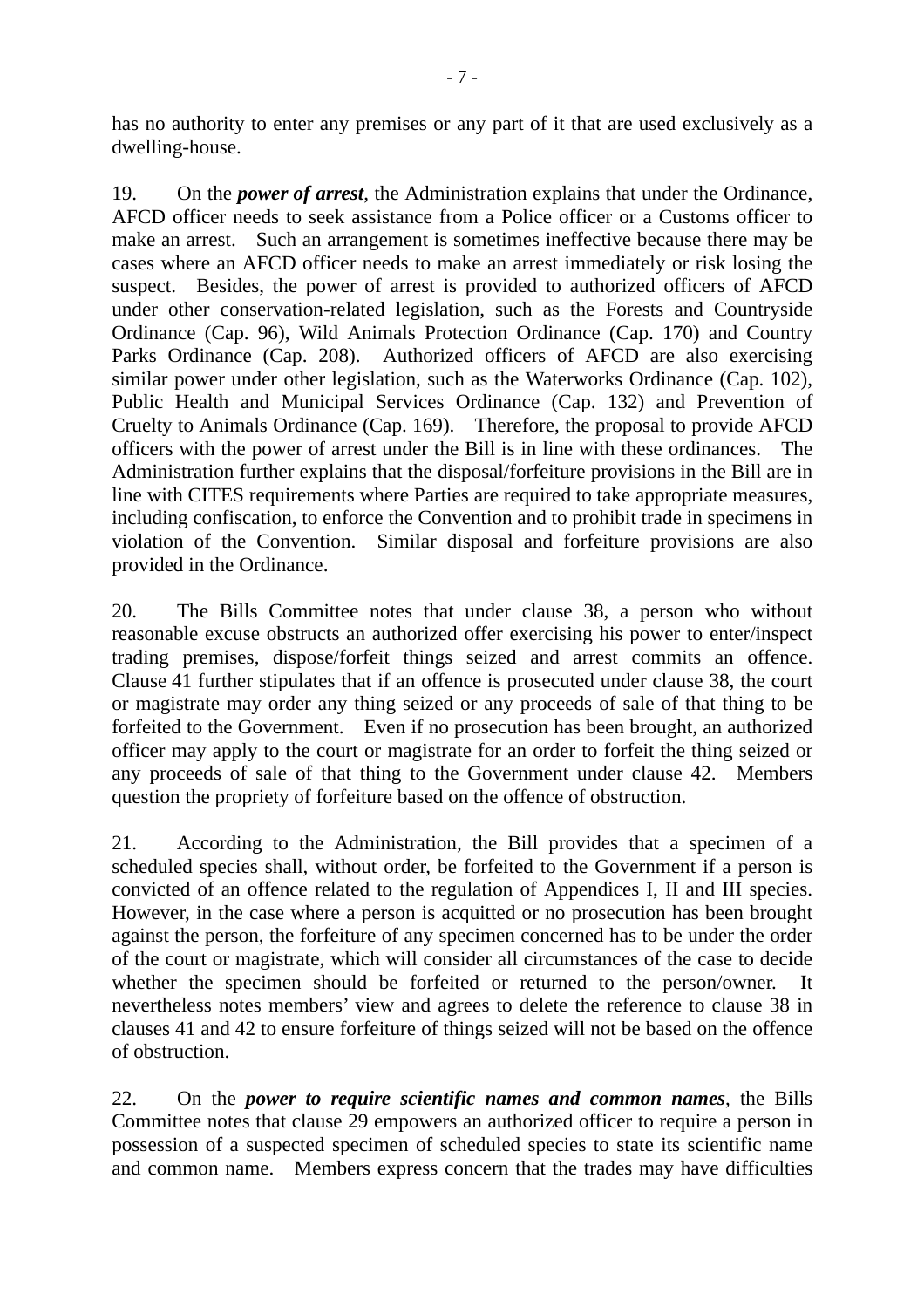in providing the scientific names of the scheduled species in their possession, failing which traders shall be liable on conviction to a fine at level 5. They ask whether not knowing the scientific name amounts to reasonable excuse for non-compliance, and whether different levels of control will be considered for scheduled species (live or dead) under CITES Appendices.

23. The Administration's explanation is that according to the requirements of CITES, certificates or other relevant documents of a scheduled species should contain its scientific name. In the case of import, export, re-export, introduction from the sea or in transit of a scheduled species, the person who is in possession of such a scheduled species should hold a relevant licence, certificate or other relevant document providing the identity and showing the scientific name of the scheduled species. Clause 29 seeks to enable an authorized officer to require a person in possession or under his control an animal or plant (whether live or dead) to state its scientific name and common name if the officer reasonably suspects that the animal or plant is being or has been imported, introduced from the sea, is being or to be exported or re-exported, or is in transit, and that it is a specimen of a scheduled species. Hence, it is not the purpose of the provision to require a person to state the common name and scientific name of a scheduled species for mere possession. Nor is it the purpose to require a retail trader who is trading a scheduled species on the street to provide the scientific name of that species. In any event, the court will take into account all relevant factors in the circumstances of the case, including for example how that person has come into possession of the specimen and his responsibility in relation to the specimen, to determine whether his explanation can be accepted as a reasonable excuse for his failure in providing the name of the specimen to the authorized officer. The trades in general do not have any objection to clause 29. In light of members' concern, the Administration will hold further meetings with the trades to explain to them again the requirements under the Bill, including the provision of scientific names and common names of the specimens concerned.

24. As regards the term "in transit", the Bills Committee notes that clause 3 provides that a thing is in transit if it is brought into Hong Kong in or on a vessel, vehicle, train or aircraft from a place outside Hong Kong and is in the process of being taken to another place outside Hong Kong, that the thing remains at all times in or on the incoming carrier, and that it remains under the control of the Director or an authorized officer from the time the thing removed from the incoming carrier up to time it is taken outside Hong Kong. Members enquire about the measures which Hong Kong has taken to ensure that the content of the in-transit consignment will not be changed during transit.

25. The Administration's explanation is that under the existing mechanism of controlling specimens in transit, AFCD officers will check the particulars of the specimens against the accompanying documents at the import and export control points. In addition, AFCD officers will also escort the consignment during the transportation of the specimens which are in transit if considered necessary after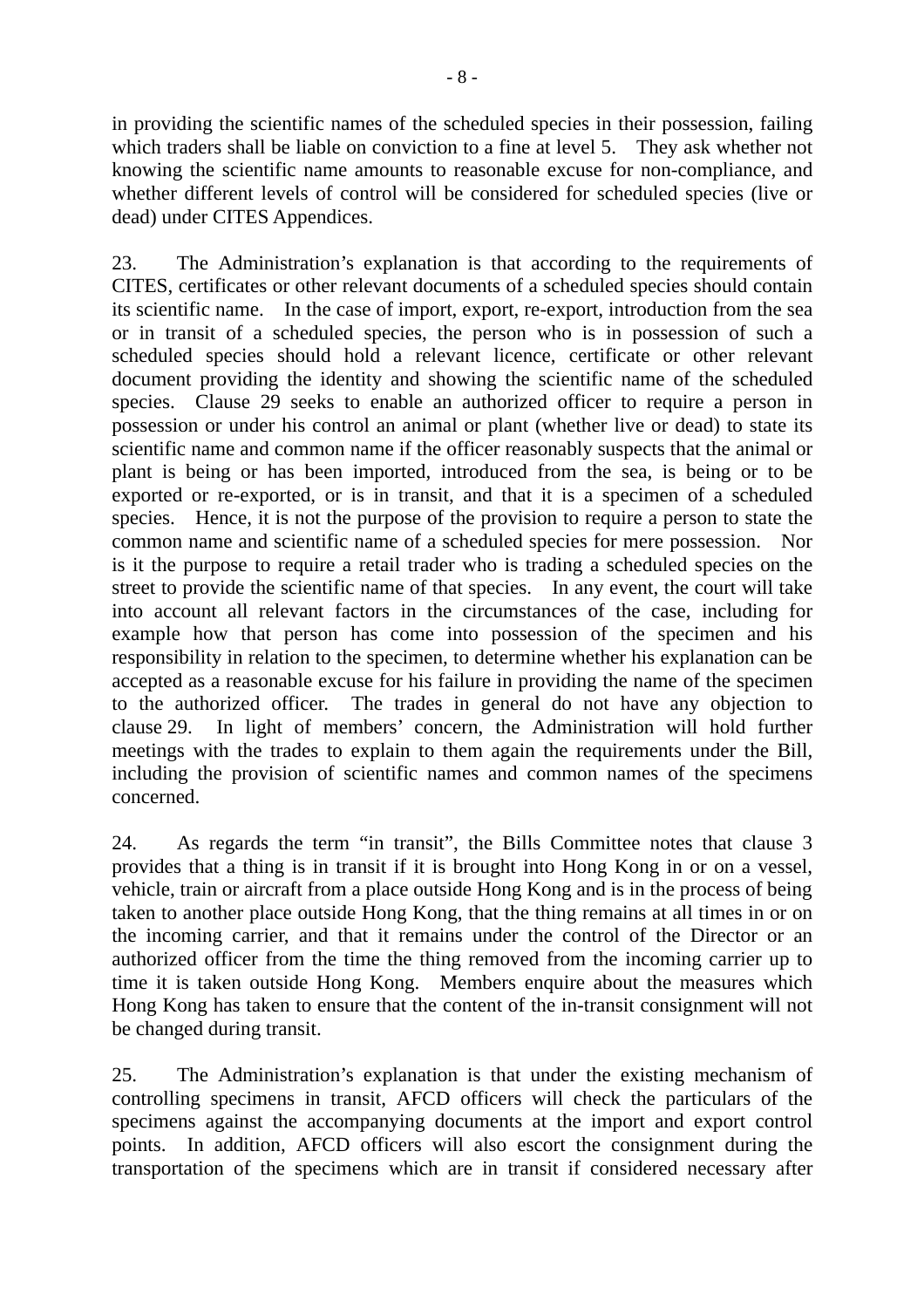assessing the risk involved. From 2002 to October 2005, there were a total of about 2 000 cases of endangered species transiting through Hong Kong. No discrepancies of the specimens concerned between import and export control points were detected in all these cases. To address members' concern, the Administration will further improve the control mechanism by sealing consignments in transit to ensure that the content of the consignment will not be changed during transit. It also takes on board members' view that the meaning of "in transit" may not be sufficiently explicit to cover a person carrying a luggage containing controlled species on foot through the land control points and will amend the clause accordingly.

# Penalty

26. Clause 44 provides that a person commits an offence if he, on an application for a licence or extension, renewal and variation of a licence, furnishes any false information and is liable on conviction a fine at level 6.

27. Members generally hold the view that the proposed penalty cannot reflect the severity of the offence. They consider that the Administration should review the level of penalty having regard to similar provisions under existing legislation and practices in other Parties to CITES. According to the Administration, it has drawn comparison to other legislation and found that different ordinances have very different penalty levels for similar offences. Different countries also impose different penalty levels for similar offences in their protection of endangered species legislation. In light of members' concern and after consultation with the trade, the Administration proposes that in addition to a fine at level 6, a person who commits an offence under clause 44 is also liable to imprisonment for three months on conviction. Members suggest increasing the penalty level in clause 44 to imprisonment for six months to achieve the necessary deterrent effect. The Administration accepts members' suggestion.

### Exemption orders

28. According to the Administration, an exemption order under clause 47 may be made regarding the import, export and re-export of a specimen of a scheduled species which is subject to a loan, donation or exchange arranged for non-commercial purposes between registered scientific institutions.

29. Some members express concern about possible abuse of exemption orders, and consider that criteria should be worked out for considering applications for exemption orders, particularly by scientific institutions. The Administration's explanation is that according to CITES, the standards for the registration of a scientific institutions are as follows -

> (a) collections of animal or plant specimens, and records ancillary to them, permanently housed and professionally curated;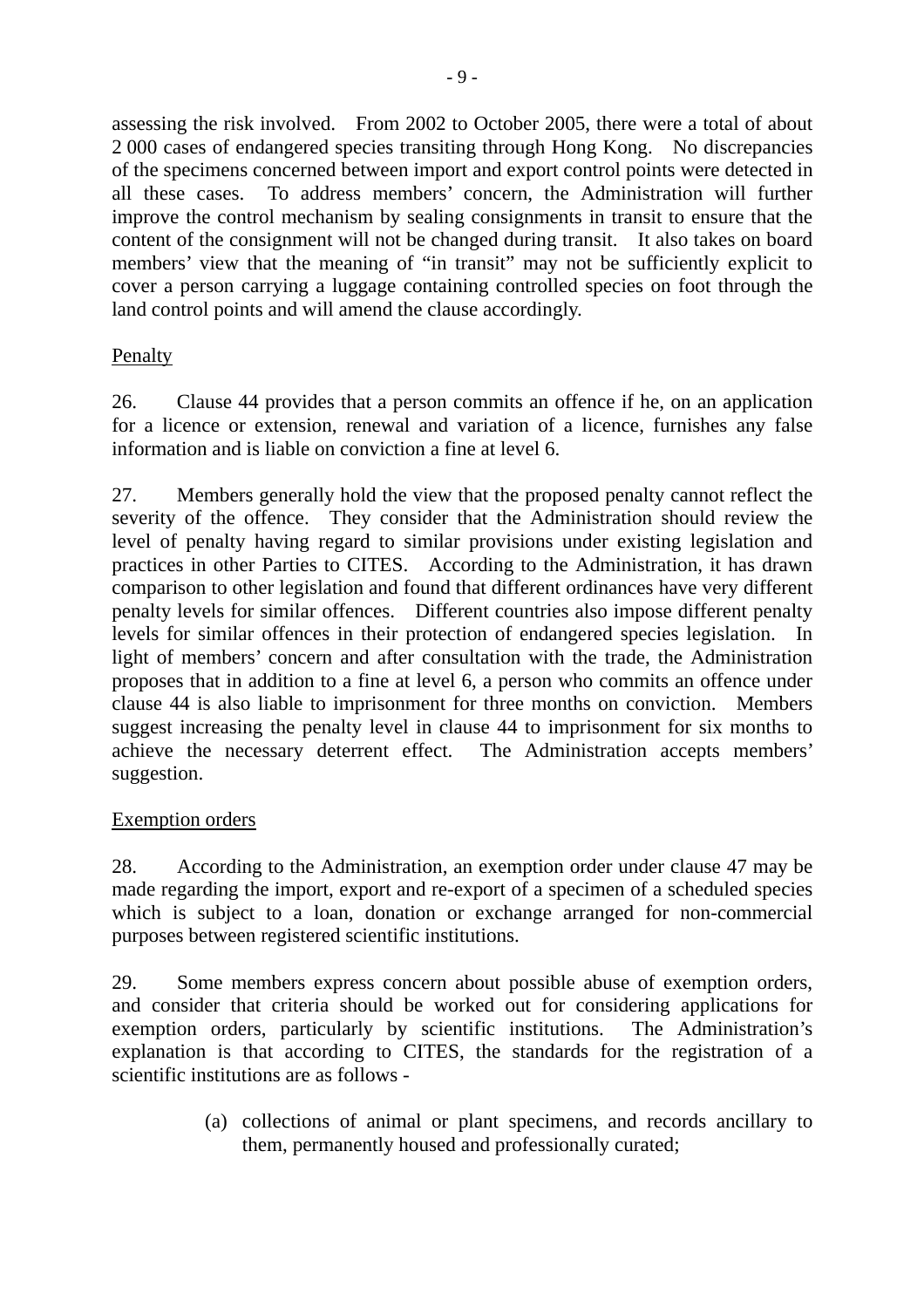- (b) specimens accessible to all qualified users, including those from other institutions;
- (c) all accessories properly recorded in a permanent catalogue;
- (d) permanent records maintained for loans and transfers to other institutions;
- (e) specimens acquired primarily for purposes of research that is to be reported in scientific publications;
- (f) specimens prepared and collections arranged in a manner that ensures their utility;
- (g) accurate data maintained on specimen labels, permanent catalogues and other records;
- (h) acquisition and possession of specimens accord with the laws of the State in which the scientific institution is located; and
- (i) all specimens of species included in Appendix I permanently and centrally housed under the direct control of the scientific institution, and managed in a manner to preclude the use of such specimens for decoration, trophies or other purposes incompatible with the principles of the Convention.

The above standards will be adopted when SETW makes regulations for the registration of scientific institutions under clause 53. So far, no institution in Hong Kong has been registered as a scientific institution.

### Adaptation of Convention instruments

30. Under clause 2 of the Bill, Convention instruments means a resolution, decision or notification adopted or made by the Conference of the Parties, or issued by the Secretariat, in relation to CITES. The relevant parts of Convention instruments that have the force of law in Hong Kong are set out in Schedule 3 with or without modification. Clause 53(b) also stipulates that SETW may by regulation provide for any matter so as to enable any part of a Convention instrument to have the force of law in Hong Kong with or without modification.

31. While acknowledging that some of the provisions in Schedule 3 are technical in nature, members note that certain terms under clause 2 are defined by drawing reference to the meaning assigned to them in Schedule 3, and the change of meaning of these terms may have impact on the implementation of the provisions in the Bill. By way of illustration, a person who commits an offence under clause 5 is liable on conviction to a fine of \$100,000 and to imprisonment for one year, but if the court is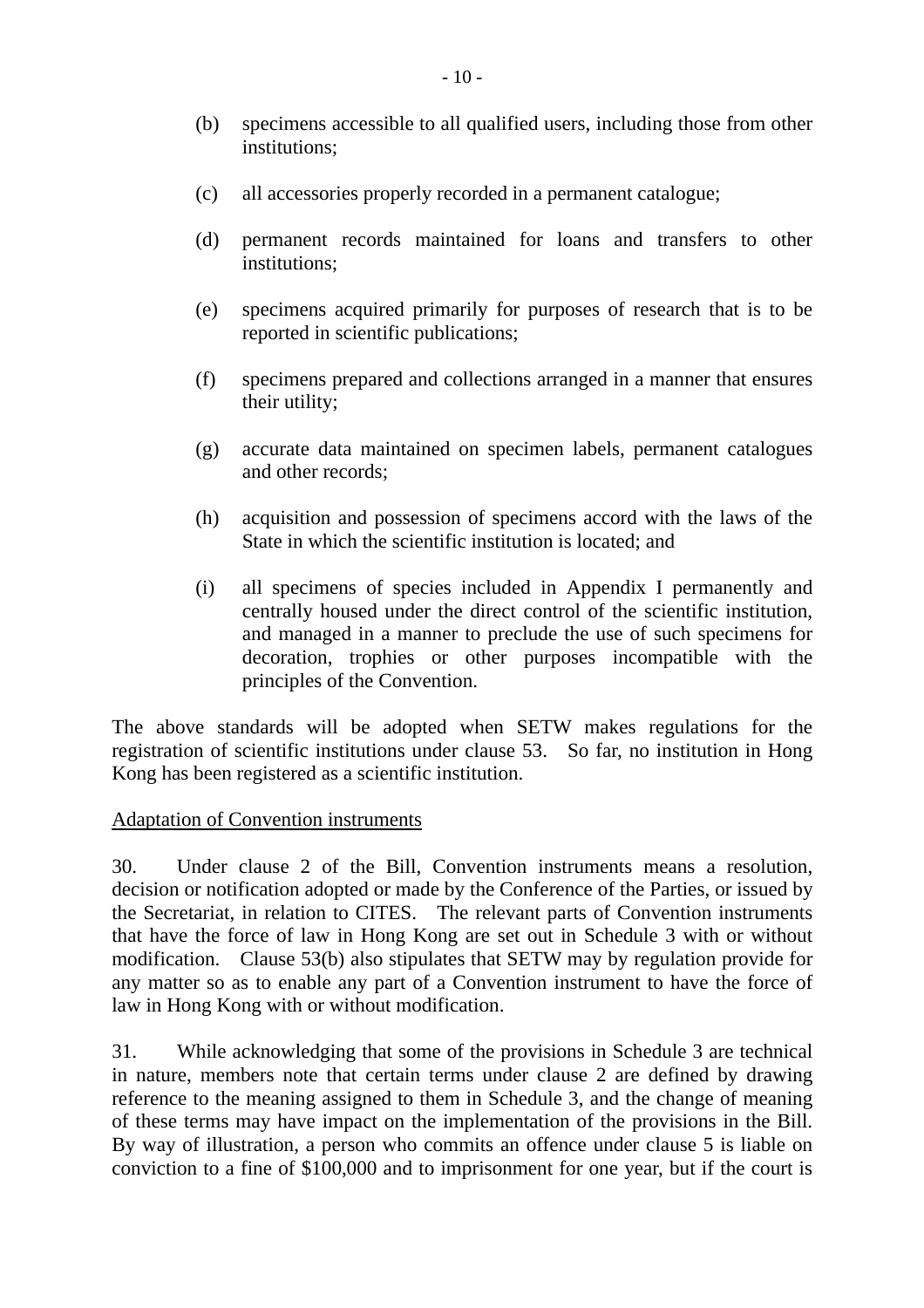satisfied that his act was carried out for "commercial purposes" defined under Schedule 3, the person is liable to a fine of \$5,000,000 and to imprisonment for two years. Members therefore consider it more appropriate to set out provisions relating to Convention instruments which have far-reaching implications, particularly the term "commercial purposes", in the main text of the Bill.

32. According to the Administration, CITES contains 25 articles which lay down the principles of the Convention. In addition to these articles, there are resolutions, decisions or notifications adopted or made by the Conference of the Parties, or issued by the Secretariat of CITES, which aim to complement those broad principles with interpretative guidance, and additional rules and procedures. Such resolutions, decisions or notifications are regarded as "Convention instruments" as abovementioned. While the basic framework laid down by the text proper of CITES is to be provided in the main body of the Bill, "Convention instruments", which would have the force of law in Hong Kong are set out in Schedule 3. These instruments cover mostly guidelines that are technical in nature and will not affect the principles of CITES that are incorporated in the main body of the Bill. Under CITES, Convention instruments adopted by the Conference of the Parties shall enter into effect 90 days after the meeting at which they are adopted unless otherwise specified in the Convention instruments concerned. It is desirable for the Administration to amend the local legislation as soon as practicable to ensure compliance with the CITES requirements. As the contents of these instruments may need to be amended from time to time by the Conference of Parties to cope with the changes in the latest developments in new technology, business practices and other varying situations, it is more appropriate to set out these elaborate guidelines in Schedule 3 of the Bill which can be amended through negative vetting process by the Legislature so as to ensure timely incorporation of the relevant changes into the domestic law.

33. As regards the term "commercial purposes", the Administration's explanation is that the basic principle of CITES on the protection of endangered species against over-exploitation through international trade is reflected in the clauses that impose heavier penalties on offences committed for commercial purposes. While the term is not defined in the CITES articles, the Conference of the Parties has passed a resolution giving guidelines on what kind of activities can be regarded as "commercial purposes". The Administration considers the meaning of "commercial purposes" deriving from this resolution should be incorporated in Schedule 3 because the Conference of the Parties may revise the relevant instrument from time to time in order to keep pace with fast emergence of new commercial practices.

34. Members recognize the importance of protecting endangered species against over-exploitation through international trade, and that is why provisions relating to Convention instruments which have far-reaching implications, particularly the term "commercial purposes", should not be set out in Schedule 3 because the amendment of which will only be in the form of an Order published in the Gazette, thereby leaving insufficient time for scrutiny by the Legislature. In light of repeated requests from members, the Administration agrees to move the term "commercial purposes" to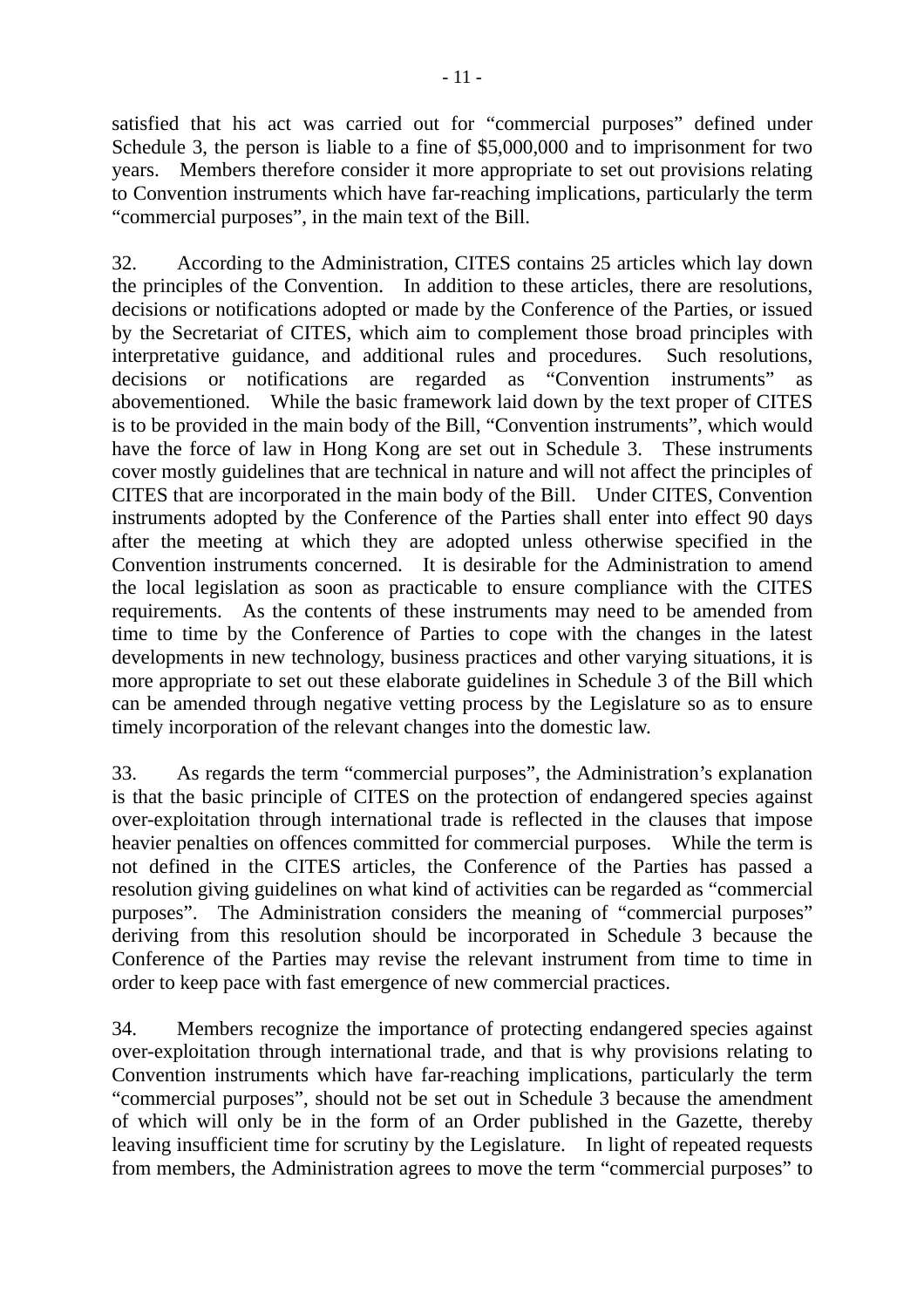the main text of the Bill. It has also taken on board members' suggestion to review the drafting of Schedule 3, after consultation with the CITES Secretariat, to avoid any possible ambiguity in the application of Convention instruments.

35. On the definition of "commercial purposes", members note that there is difference between the Bill and the existing Ordinance regarding the interpretation of the term as follows -

| <b>The Bill</b>                                                                                                                 |     | Section $13A(5)$<br>of the existing Ordinance                                                                                                                                                                                                                 |
|---------------------------------------------------------------------------------------------------------------------------------|-----|---------------------------------------------------------------------------------------------------------------------------------------------------------------------------------------------------------------------------------------------------------------|
| A purpose of obtaining profit or<br>other economic benefit (whether<br>in cash or in kind) and directed                         | (a) | any purpose relating to trade or<br>business;                                                                                                                                                                                                                 |
| towards resale, exchange,<br>provision of a service or other<br>form of economic use or benefit,<br>whether direct or indirect. | (b) | the buying, selling or exchange for<br>benefit, gain, profit or reward of any<br>scheduled species or controlled<br>medicine, or any article or medicine<br>which, by virtue of section 2B is<br>deemed to be a scheduled species or<br>a controlled medicine |

They point out that the definition as drafted under the Bill may not be clear on whether an act will be construed as for "commercial purpose" if a loss is incurred in a trade or business of the scheduled species, and a benefit is obtained by a non-trading or non-business party, such as charity. Given the much higher level of penalties for offences related to "commercial purposes" in the Bill, the Administration is urged to review the scope of the definition of "commercial purposes" to ensure that it covers any act, the purpose of which is related to trade or business.

36. The Administration's explanation is that the definition of "commercial purposes" in the Bill is modelled on paragraph 2 of the CITES Resolution Conf. 5.10, and that the definition of "commercial purposes" under the Bill and the definition of "commercial purpose" in the existing Ordinance have broadly the same meaning. In light of members' concern, the Administration agrees to revise the definition of "commercial purposes" in the Bill to specifically include "a purpose relating to trade or business". It also agrees the "sale" should be covered by the definition for the avoidance of doubt.

### Transitional provision

37. The Administration intends to provide a grace period of three months after the passage of the Bill before it comes into effect. In addition, clause 55(6) provides for a further grace period of three months after the commencement of the new Ordinance for any specimens of Appendix I or II species, the possession of which is not subject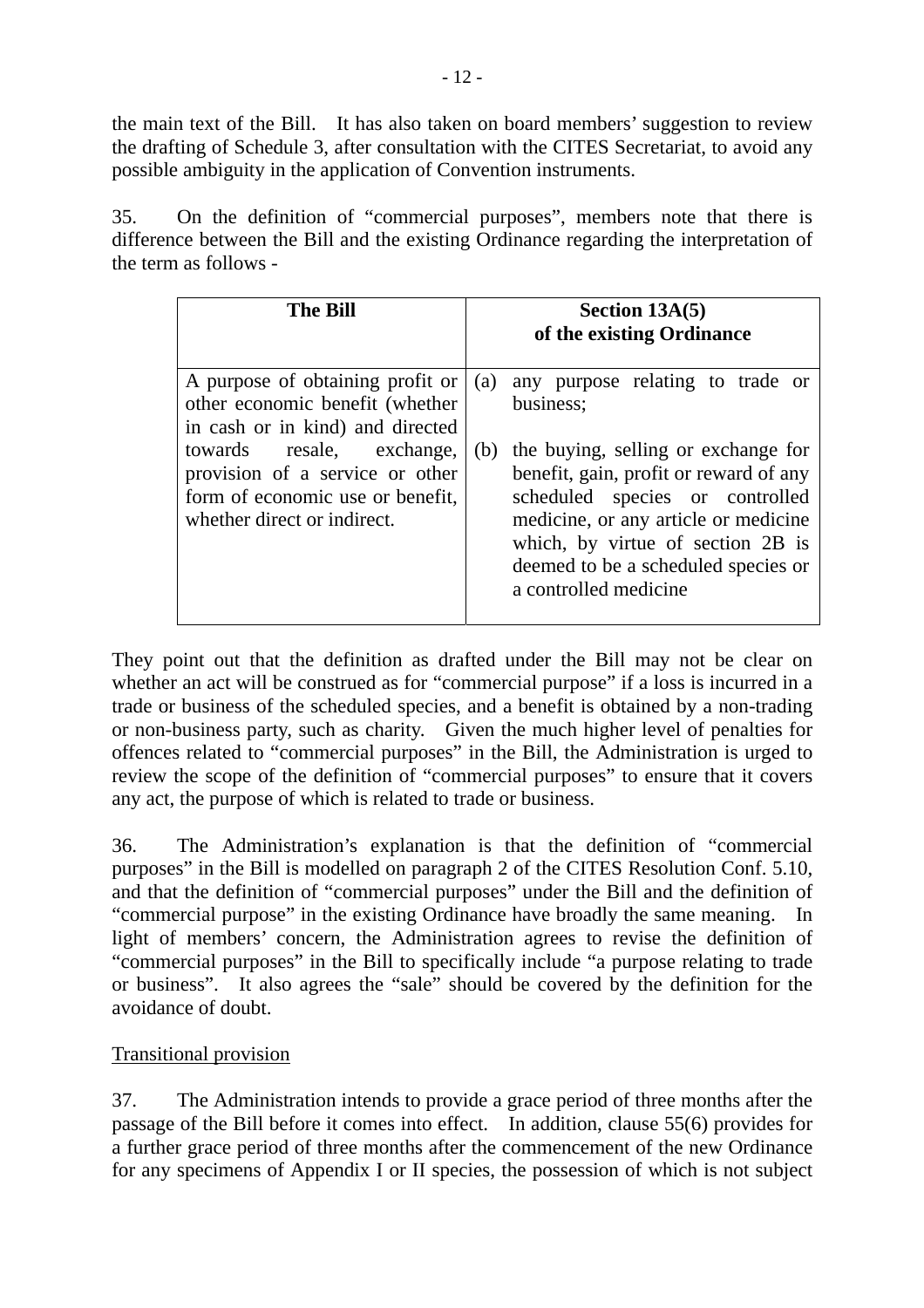to licensing control before the commencement of the new Ordinance. The grace period aims at allowing the trades to make arrangements to comply with the requirements, including disposing of their stock if considered necessary.

38. While welcoming the transitional provision, members express concern that a grace period of three months after the commencement of the new Ordinance for the possession of species currently not under the control of the Ordinance may not be sufficient as traders will require more time to acquire the required documents. According to the Administration, it has consulted the trades which have generally accepted the length of the grace period. However, in light of members' concern that some trades may still favour a longer grace period for the newly controlled species, the Administration is prepared to amend clause 55(6) to extend the further grace period from three to six months.

### **Committee Stage amendments**

39. A set of Committee Stage amendments to be moved is in **Annex V**.

### **Recommendations**

40. The Bills Committee recommends the resumption of the Second Reading debate on the Bill on 1 March 2006.

### **Advice sought**

41. Members are requested to support the recommendations of the Bills Committee at paragraph 40 above.

Prepared by Council Business Division 1 Legislative Council Secretariat 16 February 2006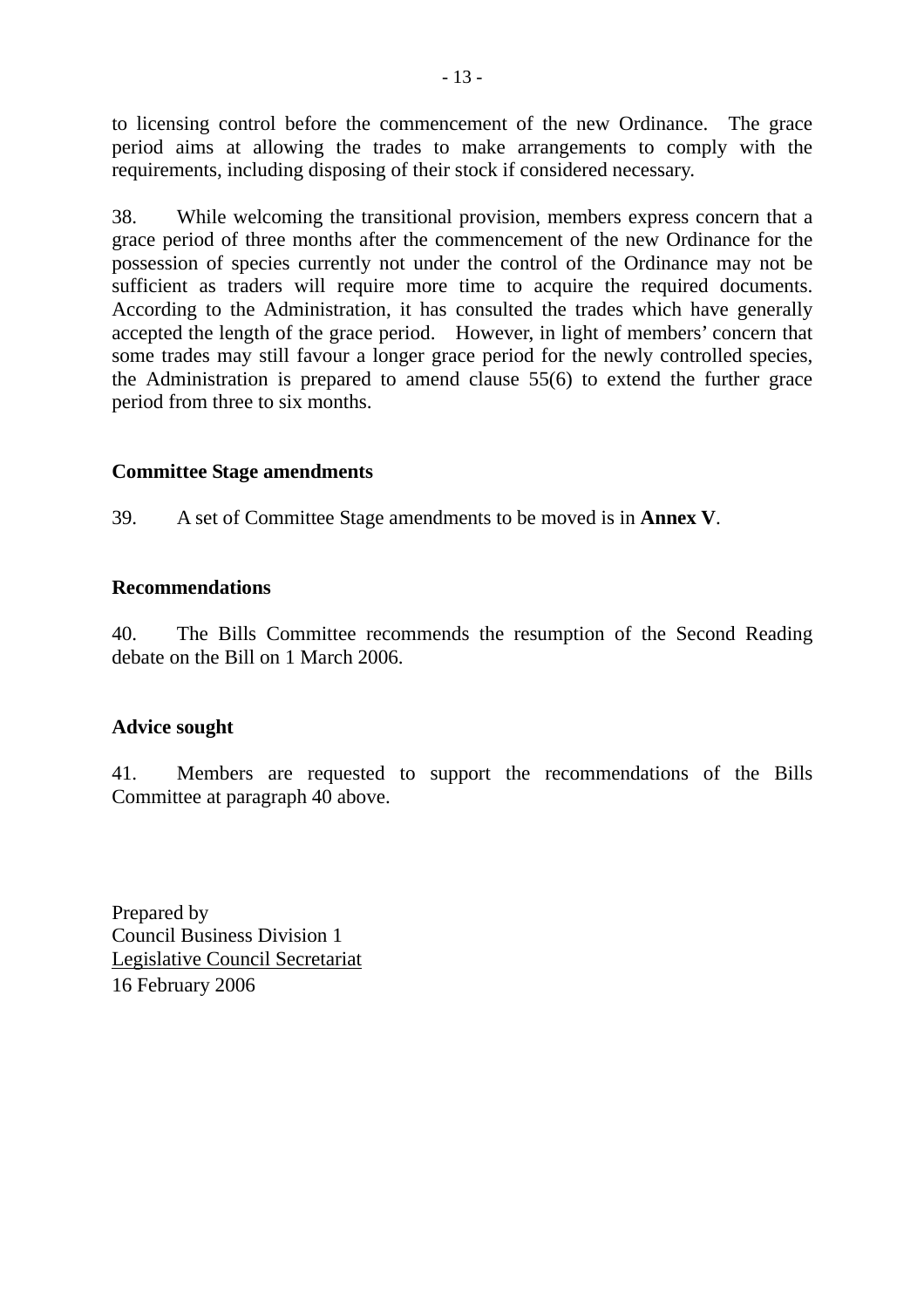# **Annex I**

# **Bills Committee on Protection of Endangered Species of Animals and Plants Bill**

| <b>Membership list</b> |                                                                                                                                                                                                                                                                                                                                                      |  |  |
|------------------------|------------------------------------------------------------------------------------------------------------------------------------------------------------------------------------------------------------------------------------------------------------------------------------------------------------------------------------------------------|--|--|
| <b>Chairman</b>        | Hon CHOY So-yuk, JP                                                                                                                                                                                                                                                                                                                                  |  |  |
| <b>Members</b>         | Hon Martin LEE Chu-ming, SC, JP<br>Hon Mrs Selina CHOW LIANG Shuk-yee, GBS, JP<br>Hon SIN Chung-kai, JP<br>Hon WONG Yung-kan, JP<br>Hon Tommy CHEUNG Yu-yan, JP<br>Hon Albert CHAN Wai-yip<br>Hon Audrey EU Yuet-mee, SC, JP<br>Hon Vincent FANG Kang, JP<br>Hon Andrew LEUNG Kwan-yuen, SBS, JP<br>Hon WONG Ting-kwong, BBS<br>(Total : 11 Members) |  |  |
| <b>Clerk</b>           | Miss Becky YU                                                                                                                                                                                                                                                                                                                                        |  |  |
| <b>Legal Adviser</b>   | Miss Monna LAI                                                                                                                                                                                                                                                                                                                                       |  |  |
| <b>Date</b>            | 1 July 2005                                                                                                                                                                                                                                                                                                                                          |  |  |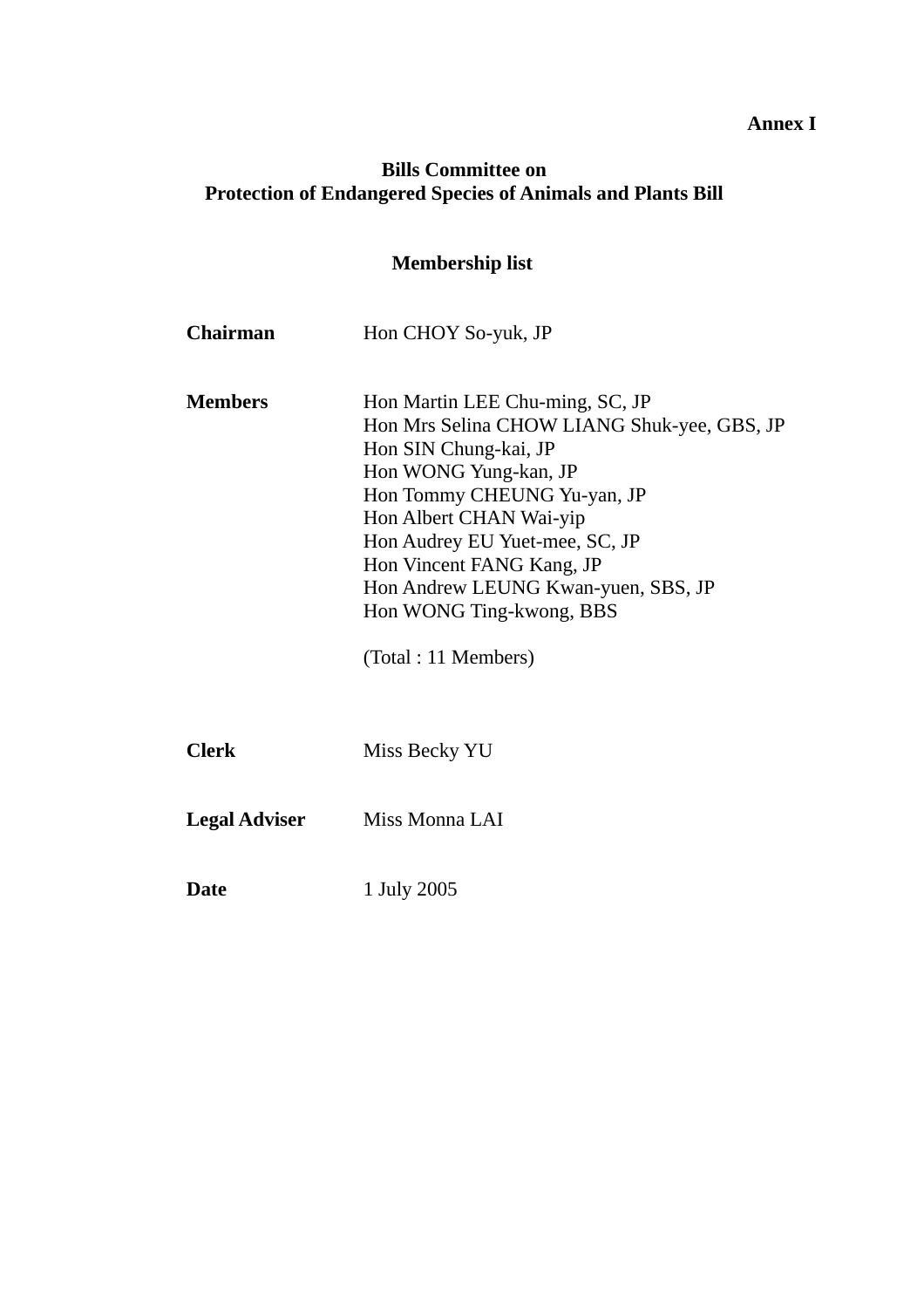### **Annex II**

### **List of organizations which have made written and/or oral representations to the Subcommittee**

- (a) American and Canadian Ginseng Importers Trade Association (HK) Ltd
- (b) Kadoorie Farm & Botanic Garden
- (c) Hong Kong Chinese Medicine Merchants Association Ltd
- (d) Hong Kong Chinese Prepared Medicine Traders Association Ltd
- (e) Hong Kong Dried Sea Food & Grocery Merchants Association Ltd
- (f) Hong Kong Fur Federation
- (g) Hong Kong International Pot Plant & Gardening General Association
- (h) Hong Kong Yee Yee Tong Chinese Medicine Merchants Association Ltd
- (i) Po Sau Tong Ginseng & Antler Association Hong Kong Ltd
- (j) The Hong Kong Medicine Dealers' Guild
- (k) Sharks Fin and Marine Products Association Ltd
- (l) Sharks Fin Trade Merchants Association
- (m) Traffic East Asia
- (n) WWF Hong Kong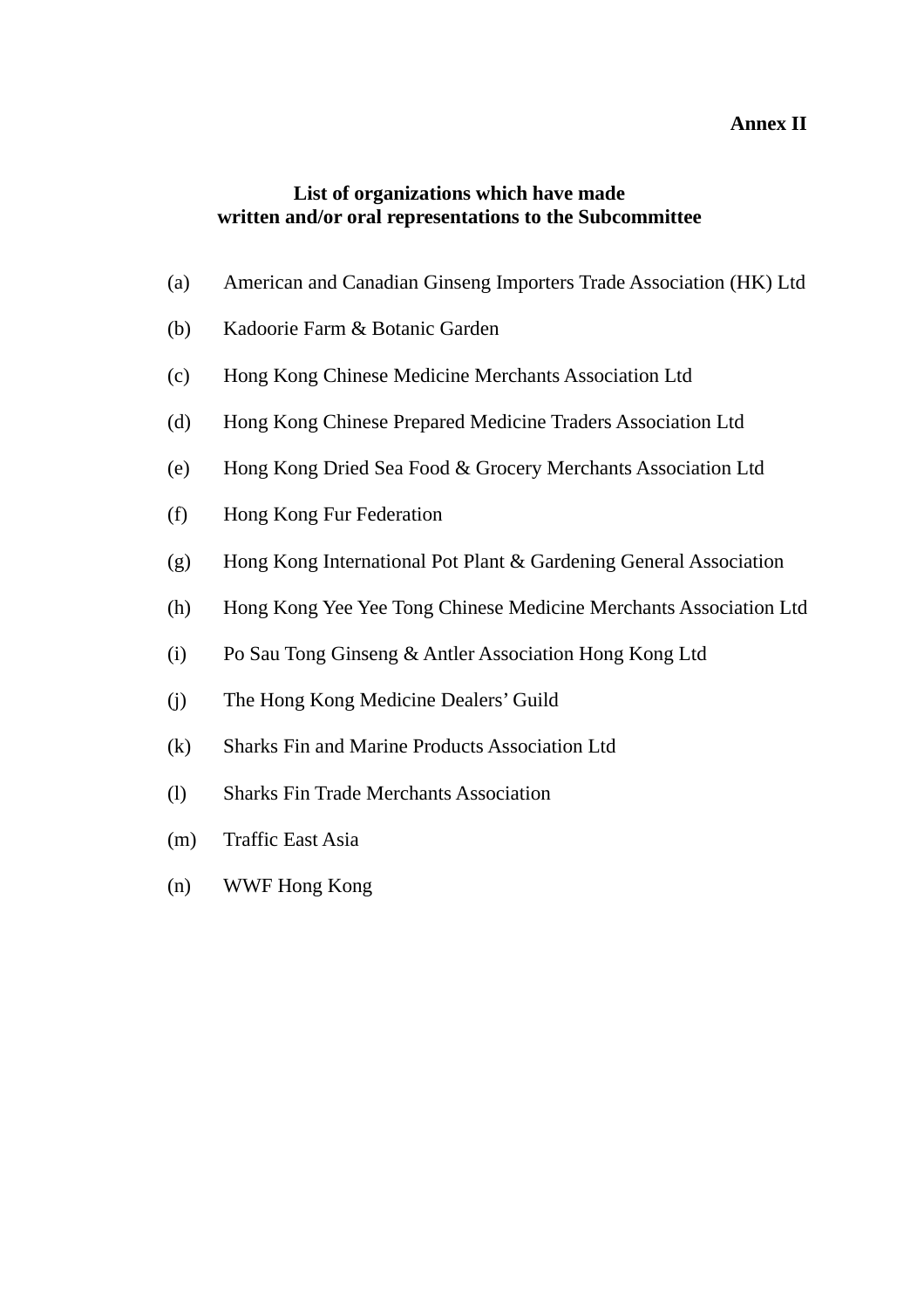**A Brief Comparison between Convention on International Trade in Endangered Species of Wild Fauna and Flora, Animals and Plants (Protection of Endangered Species) Ordinance and Protection of Endangered Species of Animals and Plants Bill** 

|                    | <b>Convention</b><br><b>International</b><br>on<br><b>Trade in Endangered Species of</b><br><b>Wild Fauna and Flora (CITES)</b>                                                                                                                                                                                                                                                                          | <b>Animals and Plants (Protection of</b><br><b>Endangered Species Ordinance</b>                                                                                                                                                                                           | <b>Protection of Endangered Species</b><br>of Animals and Plants Bill                                                                                                                                                     |
|--------------------|----------------------------------------------------------------------------------------------------------------------------------------------------------------------------------------------------------------------------------------------------------------------------------------------------------------------------------------------------------------------------------------------------------|---------------------------------------------------------------------------------------------------------------------------------------------------------------------------------------------------------------------------------------------------------------------------|---------------------------------------------------------------------------------------------------------------------------------------------------------------------------------------------------------------------------|
| $\Delta$ ppendix I | Import and export are only<br>permitted in certain specified<br>circumstances,<br>such<br><b>as</b><br>exhibition<br>scientific<br>and<br>research under a valid export<br>(or re-export) permit and<br>import permit.<br>No commercial<br>trading<br>is<br>allowed.<br>No requirement for possession<br>licence.<br>derivatives<br>Control<br>all<br>- of<br>controlled species, including<br>medicine. | Same import and export control<br>IO<br>as CITES in general.<br>Stricter than CITES in that<br>IO<br>possession licence is required.<br>Does not control medicine made<br>from endangered species except $  \bullet \rangle$<br>medicine made from Appendix I<br>animals. | Same control as CITES including<br>10<br>medicine made from endangered<br>species.<br>Same import and export control as<br>$\bullet$<br>CITES.<br>than CITES<br>Stricter<br>that<br>in<br>possession licence is required. |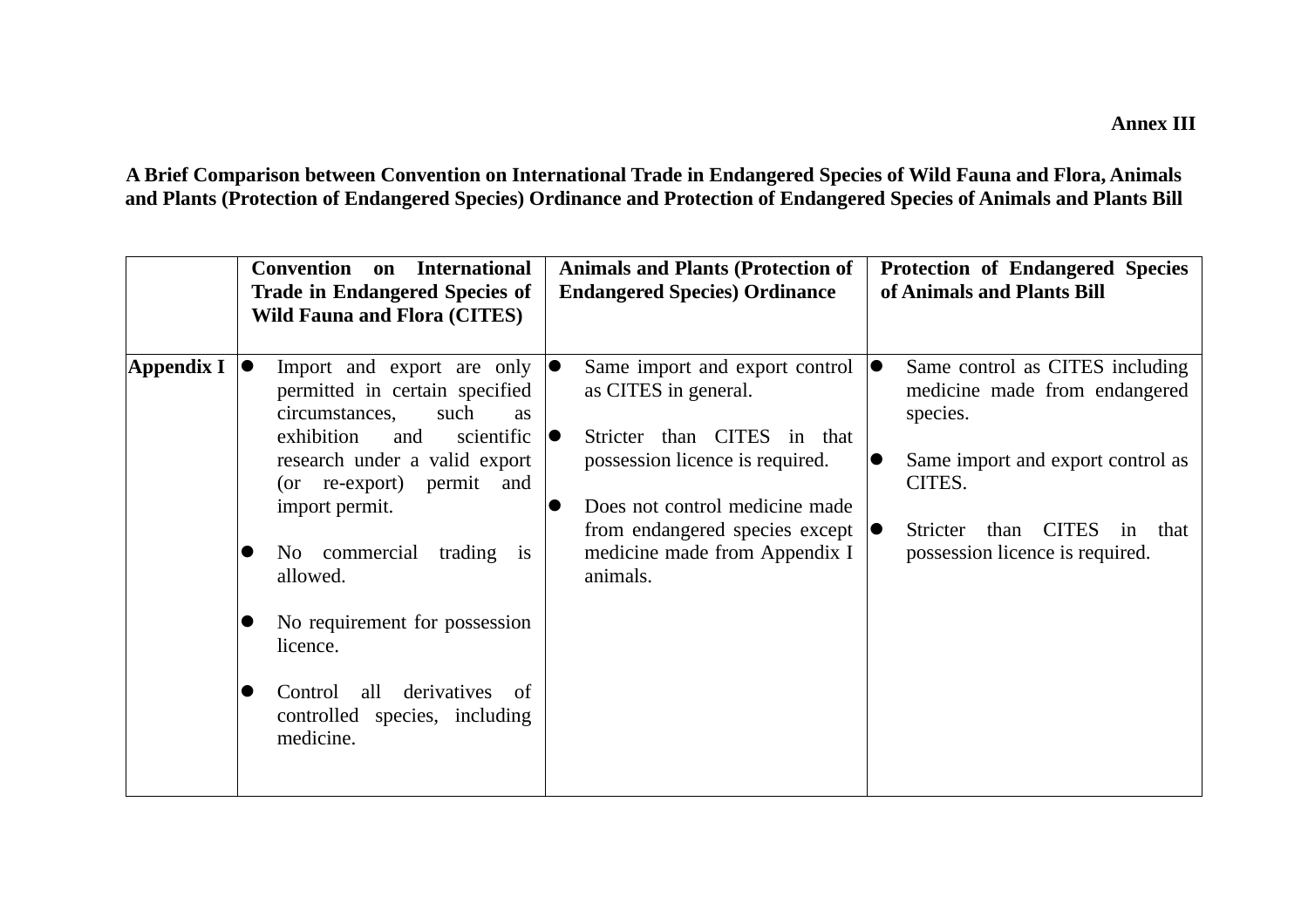|                     | Convention on<br><b>International</b><br><b>Trade in Endangered Species of</b><br><b>Wild Fauna and Flora</b>                                                                                                                                                                                                                           | <b>Animals and Plants (Protection of</b><br><b>Endangered Species) Ordinance</b>                                                                                                                                                         | <b>Protection of Endangered Species</b><br>of Animals and Plants Bill                                                                                                                                                                                    |
|---------------------|-----------------------------------------------------------------------------------------------------------------------------------------------------------------------------------------------------------------------------------------------------------------------------------------------------------------------------------------|------------------------------------------------------------------------------------------------------------------------------------------------------------------------------------------------------------------------------------------|----------------------------------------------------------------------------------------------------------------------------------------------------------------------------------------------------------------------------------------------------------|
| Appendix II         | $\bullet$<br>International trade in Appendix $\vert \bullet \vert$<br>II species requires an export<br>(or re-export) permit.<br>No requirement for import<br>permit.<br>No requirement for possession<br>$\bullet$<br>licence.                                                                                                         | Stricter<br><b>CITES</b><br>than<br>unless<br>requirements<br>in<br>that<br>exempted, both import<br>and<br>export licences are required.<br>than CITES in that<br>Stricter<br>exempted,<br>unless<br>possession<br>licence is required. | Stricter than CITES requirements<br>$\bullet$<br>in that-<br>(a) import licence is required for<br>the import of live wild<br>animals and plants; and<br>possession licence is required<br>(b)<br>for the possession of live<br>wild animals and plants. |
| <b>Appendix III</b> | International trade in Appendix $ \bullet $<br>$\bullet$<br>III species requires either an<br>export permit<br>(for listed)<br>countries) or certificate of<br>origin (for other countries) or<br>re-export certificate.<br>No requirement for import<br>$\bullet$<br>permit.<br>No requirement for possession<br>$\bullet$<br>licence. | Same control as CITES.                                                                                                                                                                                                                   | Same control as CITES.                                                                                                                                                                                                                                   |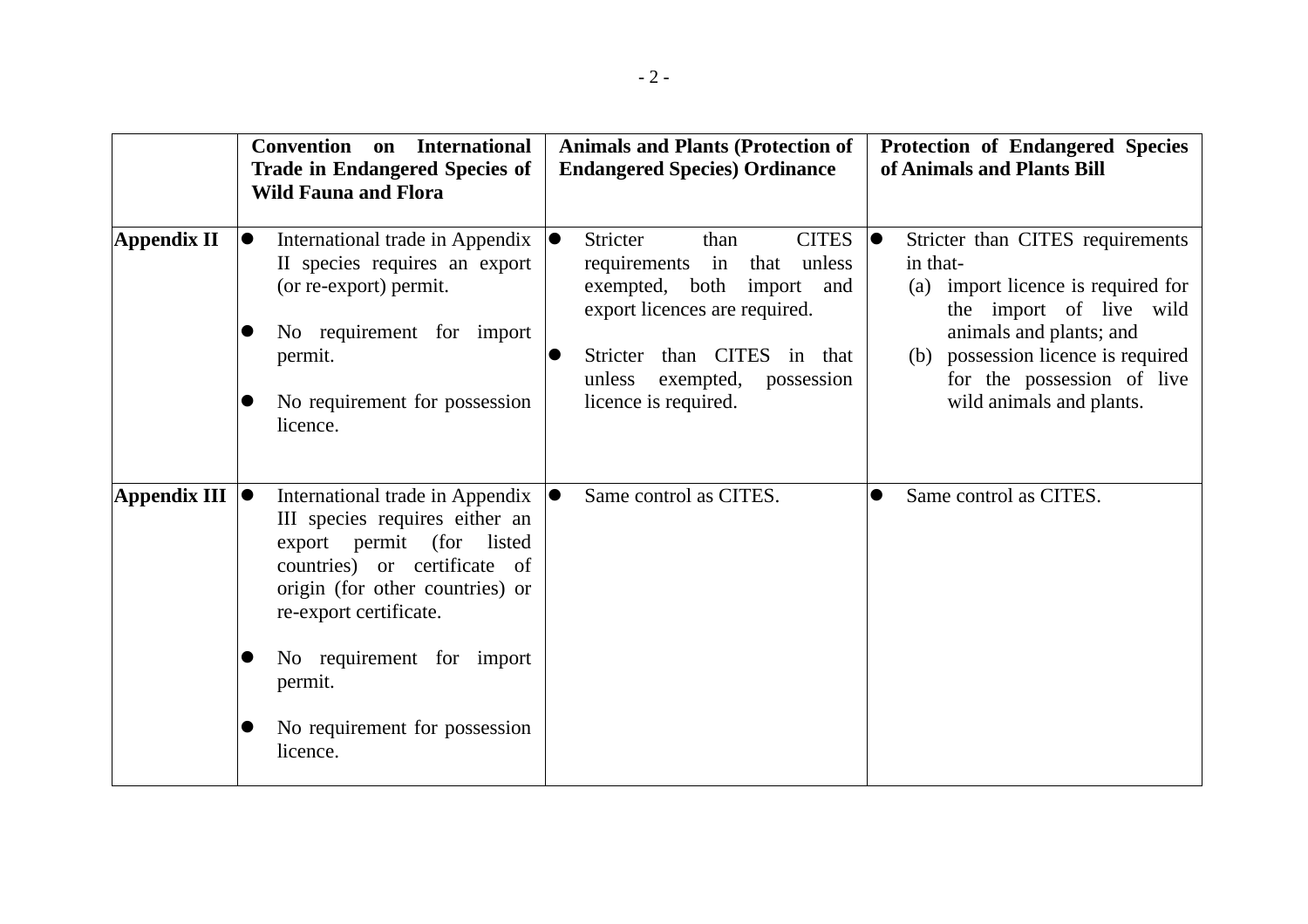#### **Annex IV**

### **Membership Lists of the Administrative Appeals Board**

#### **Chairman**

Mr Arthur LEONG Shiu-chung, G.B.S.

#### **Deputy Chairmen**

Mr Anderson CHOW Ka-ming, S.C. Mr Ambrose HO, S.C. Mr JAT Sew-tong, S.C. Mr Andrew MAK Yip-shing

#### **Panel Members**

Professor Alfred CHAN Cheung-ming, J.P. Mr Paul CHAN Kam-cheung, J.P. Mr CHAN Kin-por, J.P. Mrs Rosalind CHAN Mr Jimson CHAN Wing-tai, J.P. Dr Anissa CHAN WONG Lai-kuen, M.H. Mrs Lina CHENG TANG Ho-kuen Mr Hector CHEUNG Yuk-kwan Ms Ann CHIANG Lai-wan Ms Sansan CHING Teh-chi Mr Nicholas CHIU Sai-chuen, B.B.S., J.P. Miss Anna CHOW Suk-han Ms Wailee CHOW, J.P. Mr Hanson JAY Wang-kit Professor JIM Chi-yung, J.P. Mr Lester KWOK Chi-hang, J.P. Mr KWONG Chi-keung Mr Daniel LAM Chun, B.B.S., J.P. Mr David LAM Tai-wai Dr Teresa LAM LEUNG Yin-ting, J.P. Mr LAU Chi-keung, J.P., M.H. Mr Stephen LAU Man-lung, J.P. Mrs LAU YU Po-kwan, J.P. Ir Edmund LEUNG Kwong-ho, , J.P. Mrs Mary LEUNG LING Tien-wei Mr Frederick LUI Lai-cheung, J.P.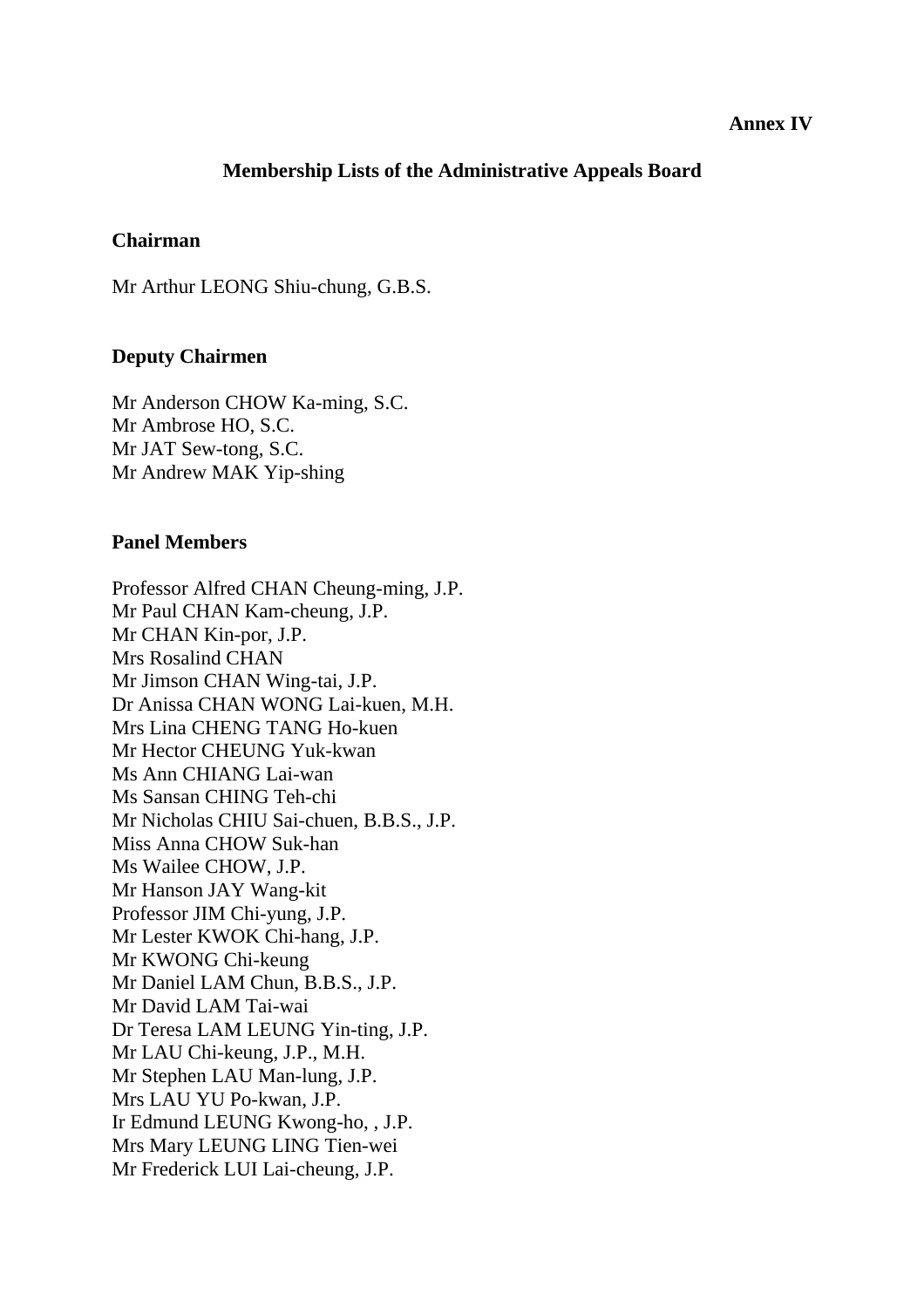Mr Willie LUI Pok-shek, J.P. Mr Francis LUI Yiu-tung Ms Gidget LUN Kit-chi Miss Winnie LUN Pong-hing Mr Stephen NG Chi-wing, J.P. Mr Almon POON Chin-hung, J.P. Ms Elle SHUM Mun-ling, J.P. Mrs Dianthus TONG LAU Mui-sum Dr TSE Tsun-him Mr Thomas TSUI Chun-man Mr Vincent WAN Shui-tong Mr Christopher WONG Ching-lok Mr Ronny WONG Fook-hum, S.C., J.P. Mrs WONG MAK Kit-ling Ms WONG Mee-chun, J.P. Miss Mary Teresa WONG Tak-lan Dr Philip WU Po-him, B.B.S., J.P. Mr YAU Chung-wan Mr William YIP Che-man Mrs Kathleen YIP HO Tsang-yue, J.P.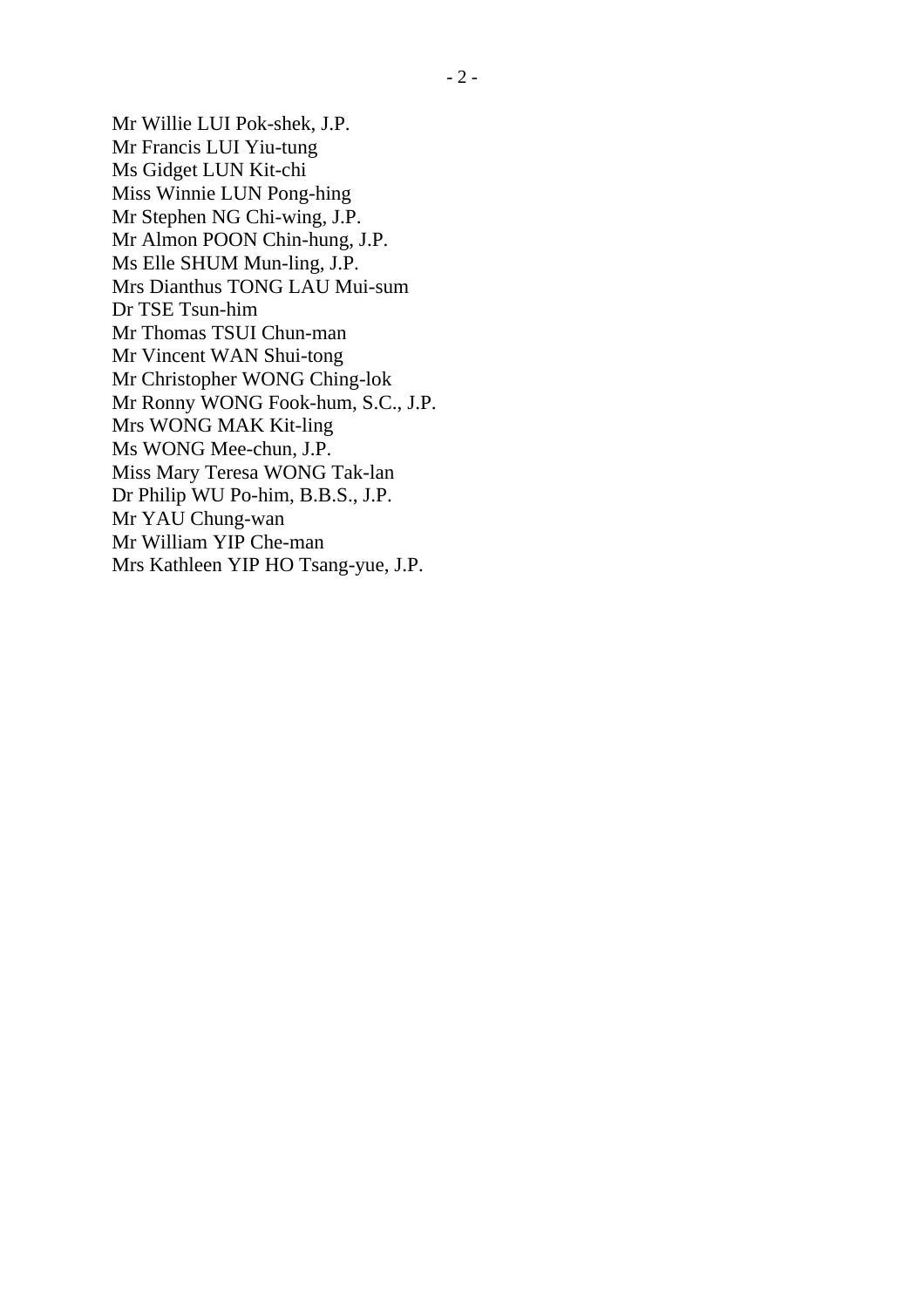PROTECTION OF ENDANGERED SPECIES OF ANIMALS AND PLANTS BILL

#### **COMMITTEE STAGE**

### Amendments to be moved by the Secretary for the Environment, Transport and Works

| Clause |                                       | Amendment Proposed                            |  |
|--------|---------------------------------------|-----------------------------------------------|--|
| 2(1)   |                                       | (a) By deleting the definition of "commercial |  |
|        | purposes" and substituting -          |                                               |  |
|        | ""commercial purposes" (商業目的) means - |                                               |  |
|        | (a)                                   | a purpose relating<br>to                      |  |
|        |                                       | trade or business; or                         |  |
|        |                                       | (b) a purpose of obtaining                    |  |
|        |                                       | profit or other economic                      |  |
|        |                                       | benefit (whether in cash                      |  |
|        |                                       | or in kind) and directed                      |  |
|        |                                       | towards sale, resale,                         |  |
|        |                                       | exchange, provision of a                      |  |
|        |                                       | service or other form of                      |  |
|        |                                       | economic use or benefit,                      |  |
|        |                                       | whether direct or                             |  |
|        |                                       | indirect,                                     |  |
|        |                                       | and "non-commercial purposes" (非              |  |
|        |                                       | 商業目的) shall be construed                      |  |
|        |                                       |                                               |  |

accordingly;".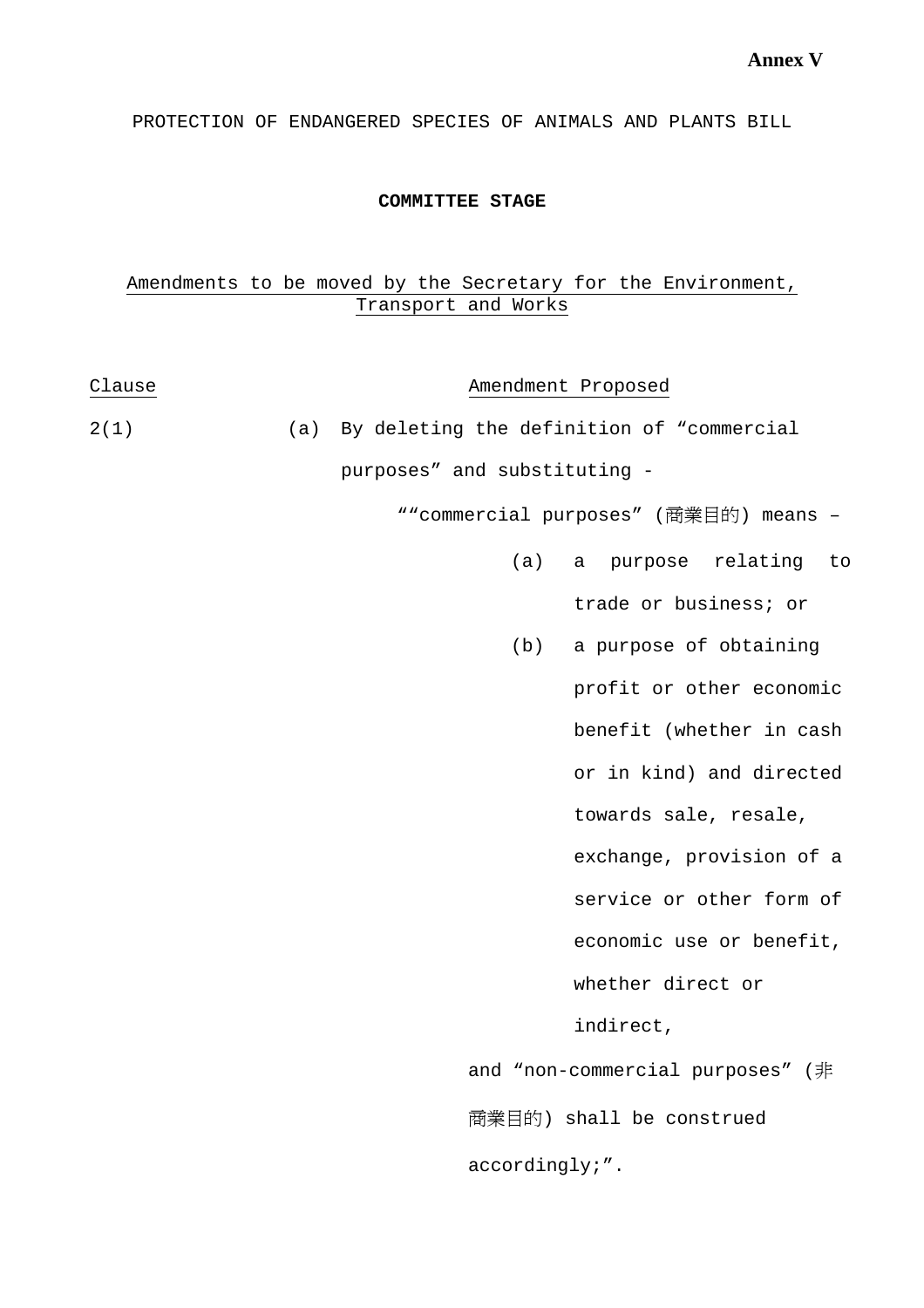- (b) In the definition of "Convention export permit", by deleting ""Convention export permit" (《公約》出口准許證)" and substituting ""Convention certifying document" (《公約》證明 文件)".
- (c) By adding -

""former licence" (前許可證) means a licence within the meaning of section 7 of the repealed Ordinance;".

3 By deleting the clause and substituting –

#### "**3. Meaning of "in transit"**

 For the purposes of this Ordinance, a thing is in transit if -

- (a) it is brought into Hong Kong from a place outside Hong Kong;
- (b) it is in the process of being taken to another place outside Hong Kong; and
- (c) it remains under the control of the Director or an authorized officer from the time it is brought into Hong Kong up to the time it is taken outside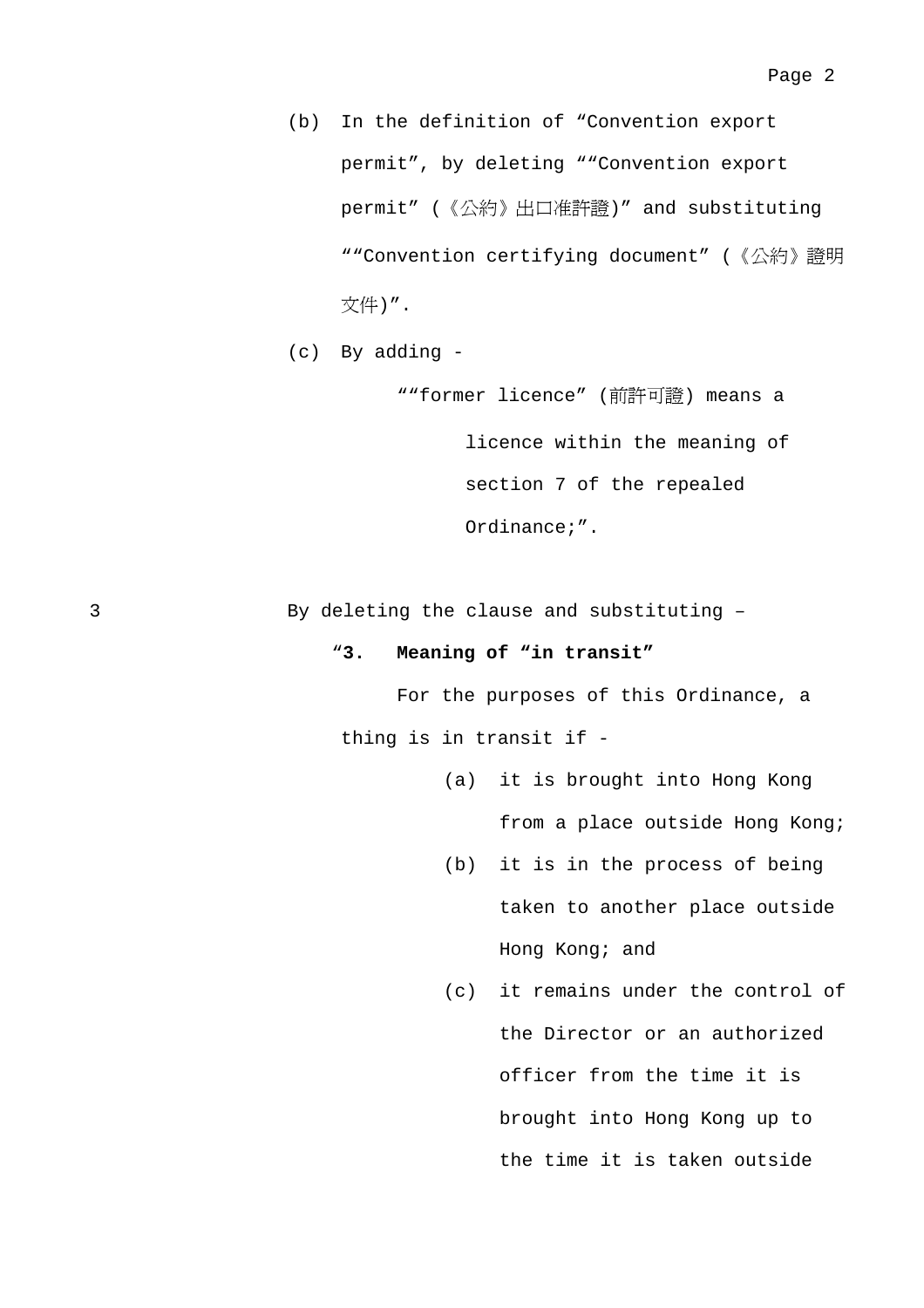#### Hong Kong.".

- 5(1)(b)(ii) By deleting "Convention export permit" and substituting "Convention certifying document".
- 5(2)(b) By deleting "Convention export permit" and substituting "Convention certifying document".
- 11(1)(b)(ii) By deleting "Convention export permit" and substituting "Convention certifying document".
- 11(2)(b) By deleting "Convention export permit" and substituting "Convention certifying document".
- 17 (a) In paragraphs (a) and (b), by deleting "Convention export permit" and substituting "Convention certifying document".
	- (b) In paragraph (c) –
	- (i) by deleting "Convention export permit" and substituting "Convention certifying document"; (ii) by deleting "that permit" and substituting "that document".

18 In paragraphs (a), (b) and (c), by deleting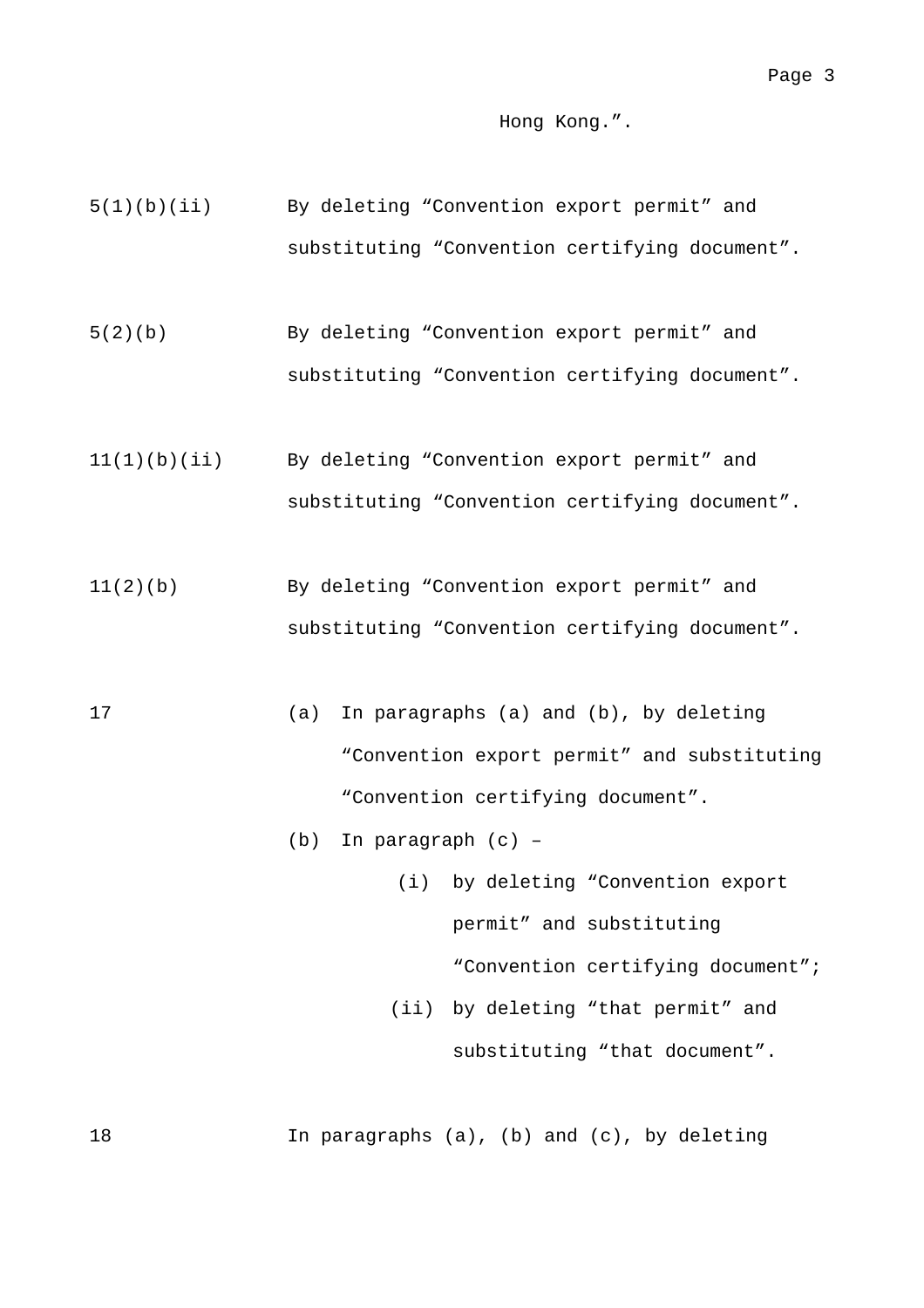"Convention export permit" and substituting "Convention certifying document".

- 19(1) In paragraphs (a)(i) and (b), by deleting "Convention export permit" and substituting "Convention certifying document".
- 21 (a) By re-numbering the clause as clause 21(1).
	- (b) In subclause (1), by adding "by documentary evidence or otherwise" after "the Director".
	- (c) By adding –

"(2) In subsection (1), "documentary evidence" (文件證據) includes but is not limited to a former licence, a certificate in lieu or other Convention certifying document.".

- 22(1) By deleting "Convention export permit" and substituting "Convention certifying document".
- 22(2) (a) In paragraph (a), by deleting "Convention export permit" and substituting "Convention certifying document".
	- (b) In paragraph (b) –

(i) by deleting "date of the expected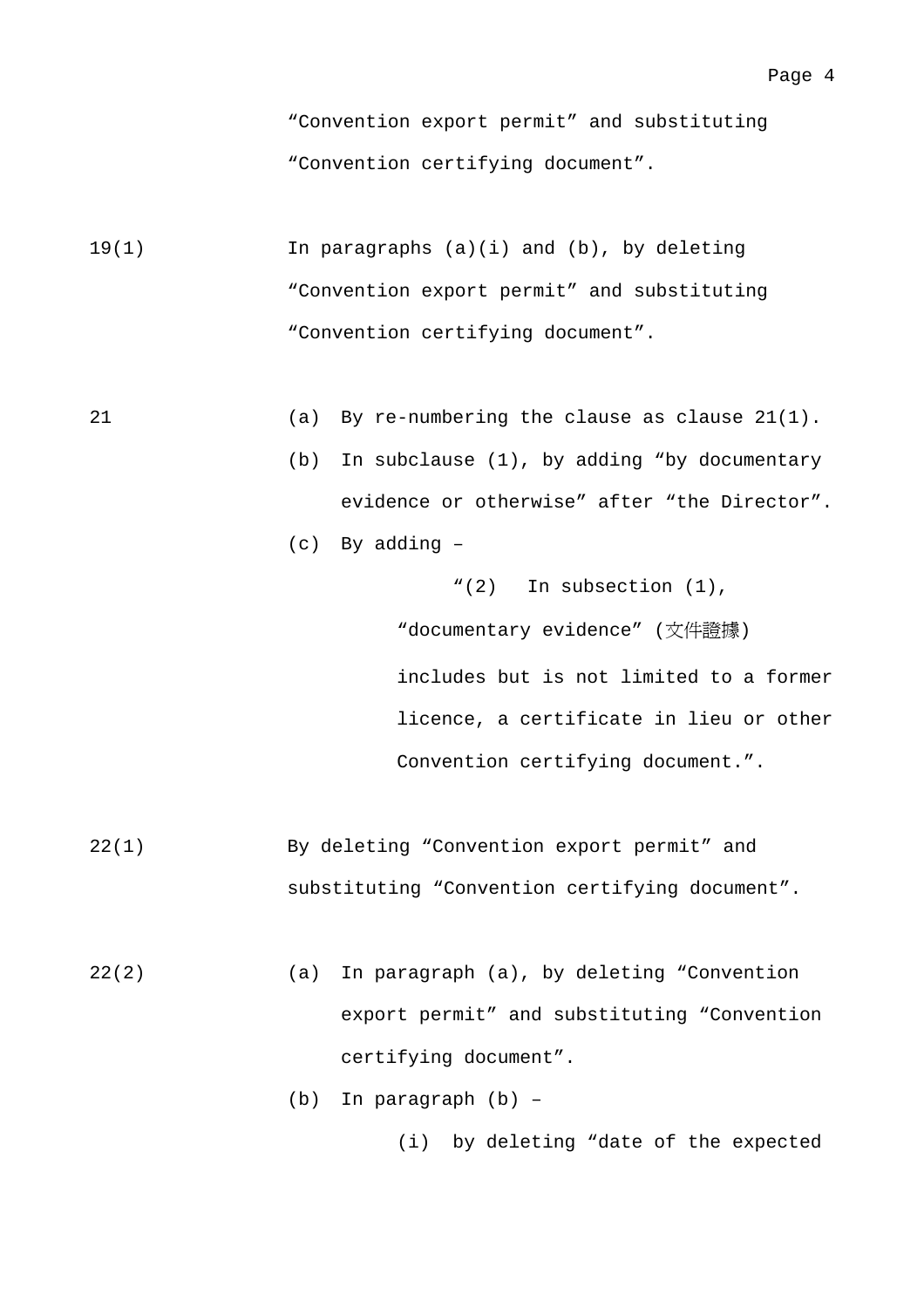arrival of the vessel, vehicle, train or aircraft in" and substituting "intended date on";

- (ii) in subparagraph (iii), by adding "where the animal is to be brought into Hong Kong by a vessel, vehicle, train or aircraft," before "providing".
- 22(3) In the English text, by deleting "purpose" and substituting "purposes".
- 29(1) By deleting "state" and substituting "give".
- 41 (a) In the heading, by deleting "**, 38**".

(b) By deleting ", 38".

- 42(1) By deleting ", 38".
- 44(3) By adding "and to imprisonment for 6 months" after "level 6".
- 55 By deleting subclause (1) and substituting "(1) In this section, "relevant date" (有關日期) means the date of commencement of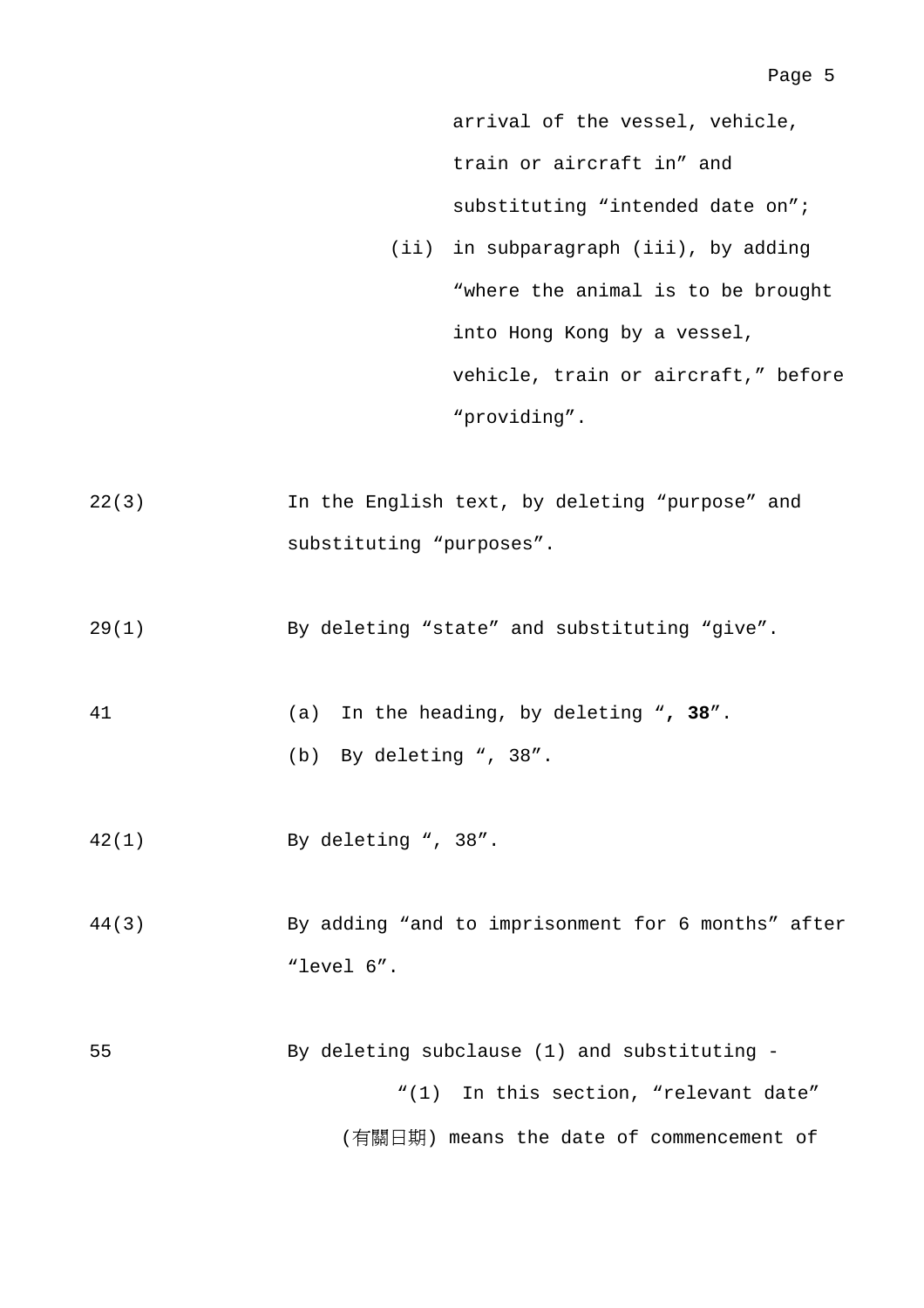#### this Ordinance.".

55(6) By deleting "3" and substituting "6".

Schedule 1, Part 1, section 6 By deleting "countries" and substituting "places".

Schedule 1, Part 2, Appendix III turtle>(China)". By deleting "*Pelodiscus sinensis*<Chinese softshell

- Schedule 1 In paragraph 2 of the annotations set out at the end of the Appendices -
	- (a) in sub-subparagraph (ii), in the Chinese text, by deleting "是";
	- (b) by deleting "state" where it twice appears and substituting "place".
- Schedule 1 In paragraph 8 of the annotations set out at the end of the Appendices –
	- (a) in subparagraph (e), by deleting "country" where it twice appears and substituting "place";
	- (b) by deleting "Convention documents" and substituting "Convention certifying documents".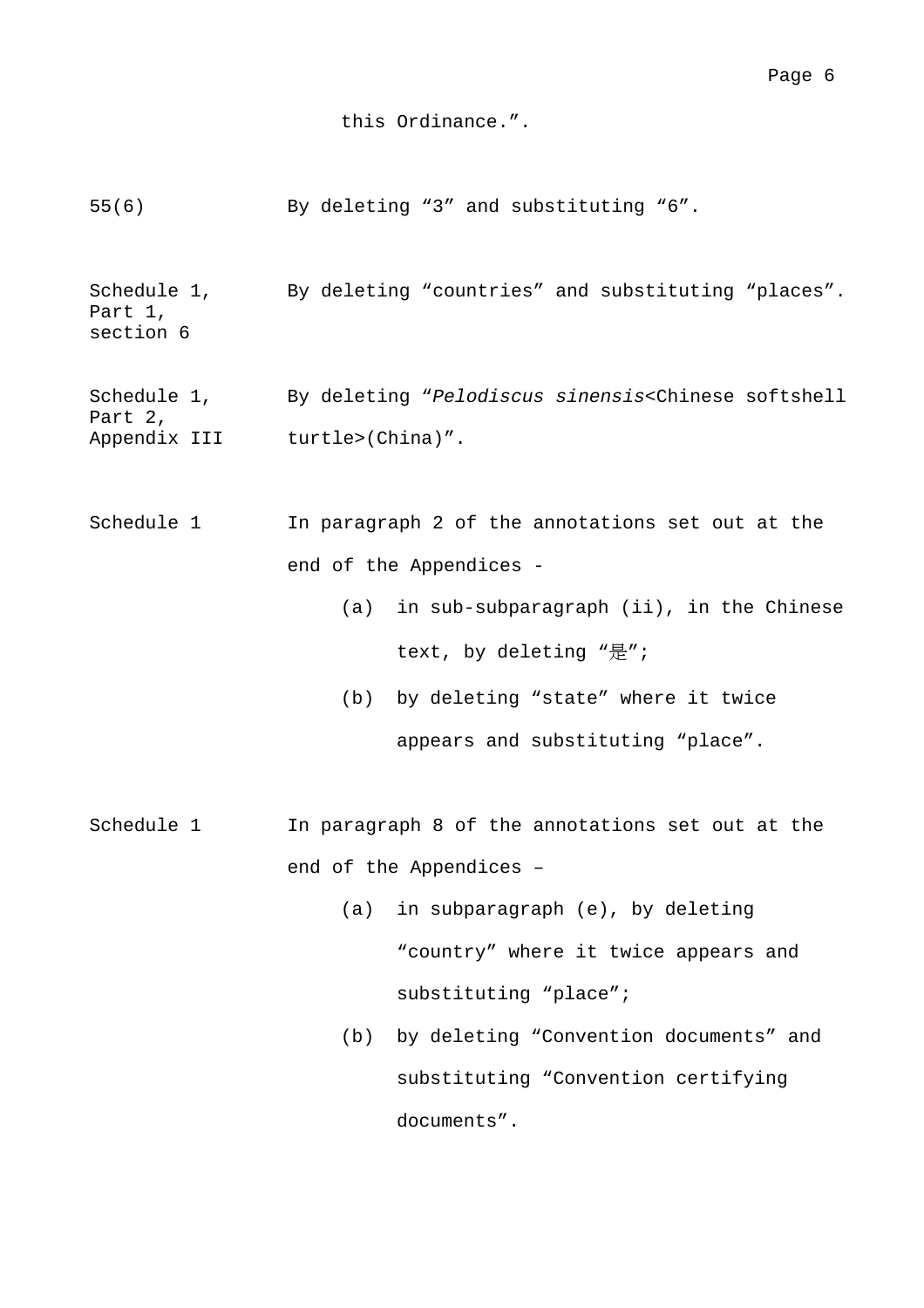Schedule 3, By deleting "state" and substituting "place". Part 1, item II

Schedule 3, Part 1, item III (a) In paragraph 1(b), by deleting "country" and substituting "place".

- (b) In paragraph 3, in the English text, by deleting "are" and substituting "shall be".
- (c) In paragraph 4(a)(ii), by deleting "country" and substituting "place".
- (d) In paragraph 5
	- (i) in the English text, by deleting "are" and substituting "shall be";
	- (ii) by adding "shall" before "be treated as".

(e) By deleting paragraph 7(a) and substituting –

- "(a) any plant species or other taxa listed in Appendix I shall be annotated in accordance with Article XV of the Convention if the provisions of this Ordinance relevant to Appendix I are to apply to artificially propagated hybrids derived from such species or taxa;".
- (f) In paragraph 8, by deleting everything after "containers," and substituting "shall not be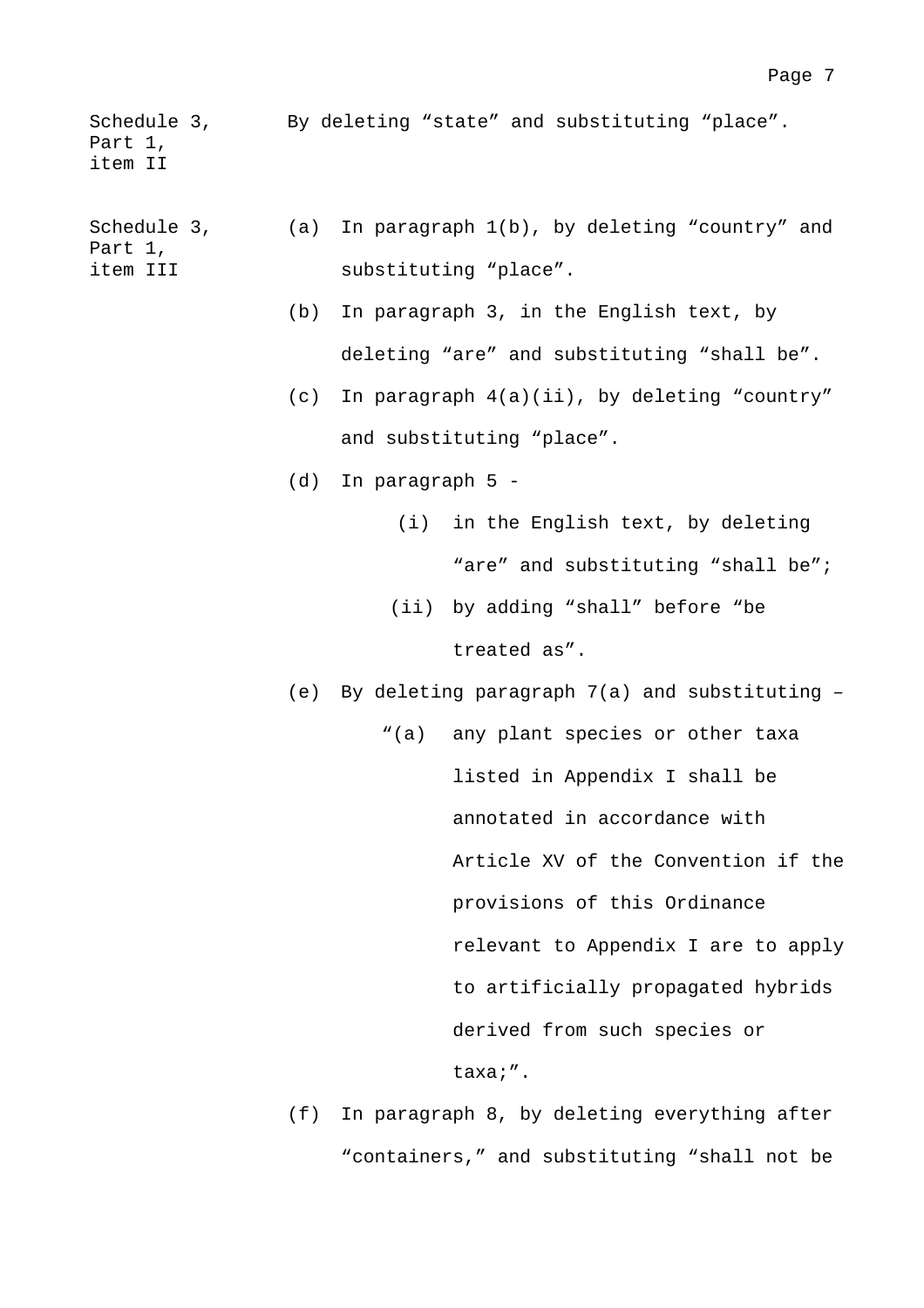considered as specimens of a scheduled species for the purposes of this Ordinance if they have been artificially propagated.".

- Schedule 3, Part 1, item IV (a) In paragraph 3(b), by deleting "country" and substituting "place".
	- (b) In the heading immediately before paragraph 4, by deleting "the trade in" and substituting "marking of".
	- (c) By deleting paragraph 4 and substituting "4. A specimen bred in captivity shall be marked in accordance with the provisions on marking in the Resolutions adopted by the Conference of the Parties and the type and number of the mark shall be indicated on any Convention certifying document issued in respect of the specimen.".
- Schedule 3, By deleting item V. Part 1 Schedule 3, Part 1, item VI (a) By deleting paragraphs 2 and 3. (b) In paragraph 4, by deleting everything after "fragments" and substituting "shall not be considered as specimens of a scheduled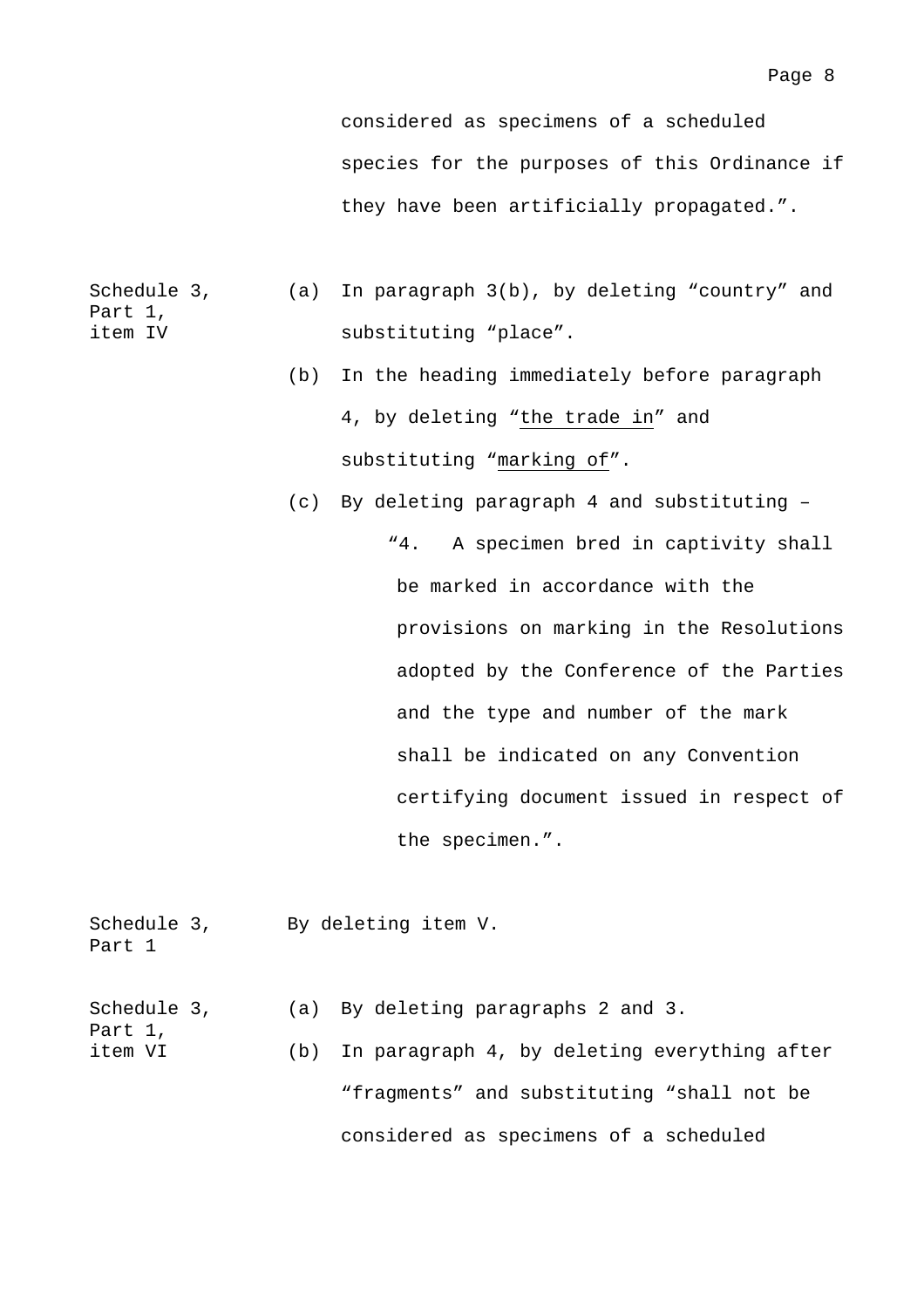(a) "coral sand" means coral material not identifiable to the level of genus and consisting entirely or in part of finely crushed fragments of dead coral no larger than 2 mm in diameter and which may also contain, amongst other things, the remains of Foraminifera, mollusc and crustacean shell, and coralline algae;

(b) "coral fragments" means unconsolidated fragments of broken finger-like dead coral and other coral material between 2 and 30 mm in diameter, which are not identifiable to the level of genus;

(c) "coral rock" means hard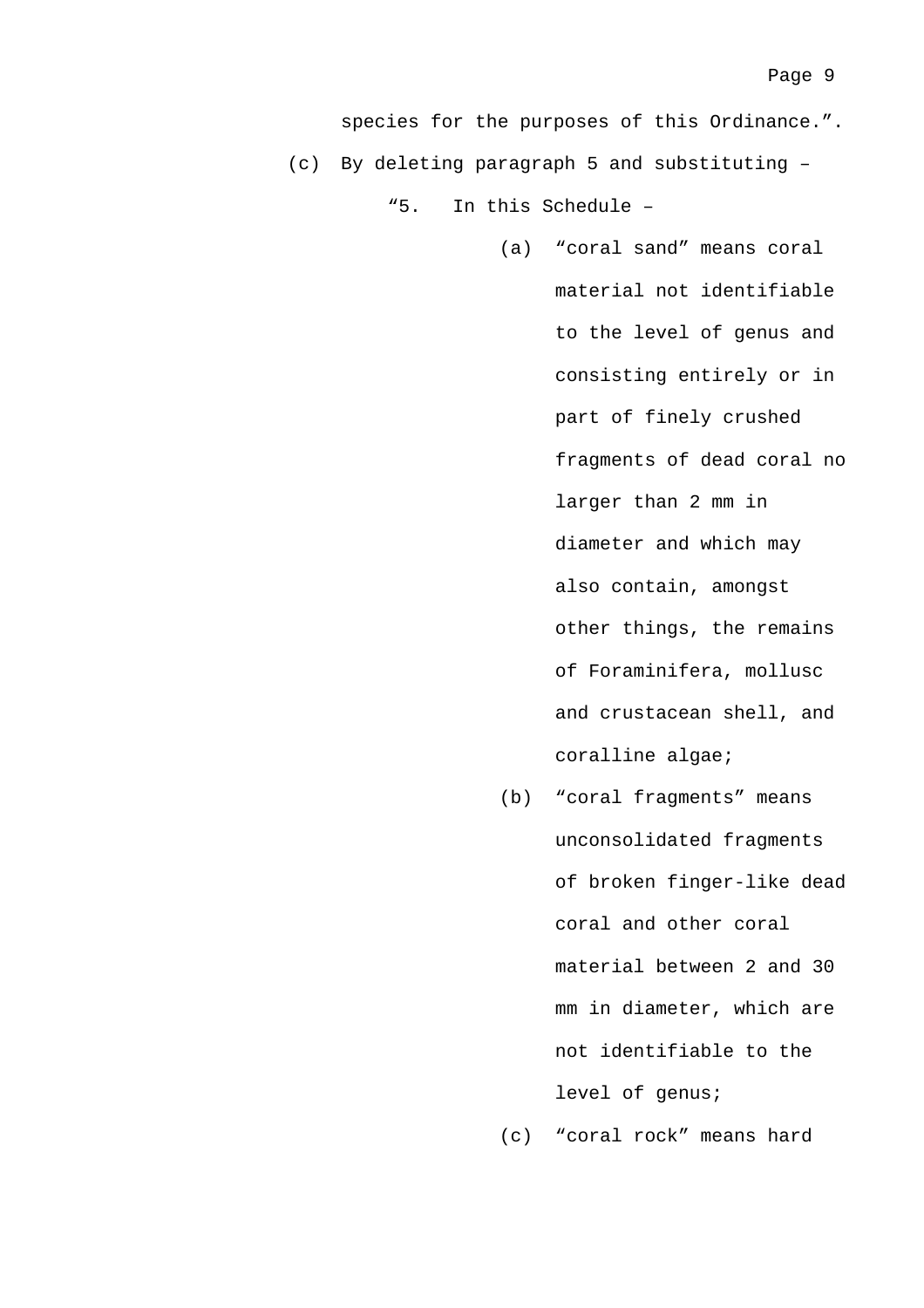consolidated coral material not identifiable to the level of genus but identifiable to the level of order, larger than 3 cm in diameter, formed of fragments of dead coral and which may also contain cemented sand, coralline algae and other sedimentary rocks, and includes live rock and substrate, but does not include dead coral;

- (d) "live rock" means pieces of coral rock to which are attached live specimens of invertebrate species and coralline algae not included in the Appendices and which are transported moist, but not in water, in crates;
- (e) "substrate" means pieces of coral rock to which are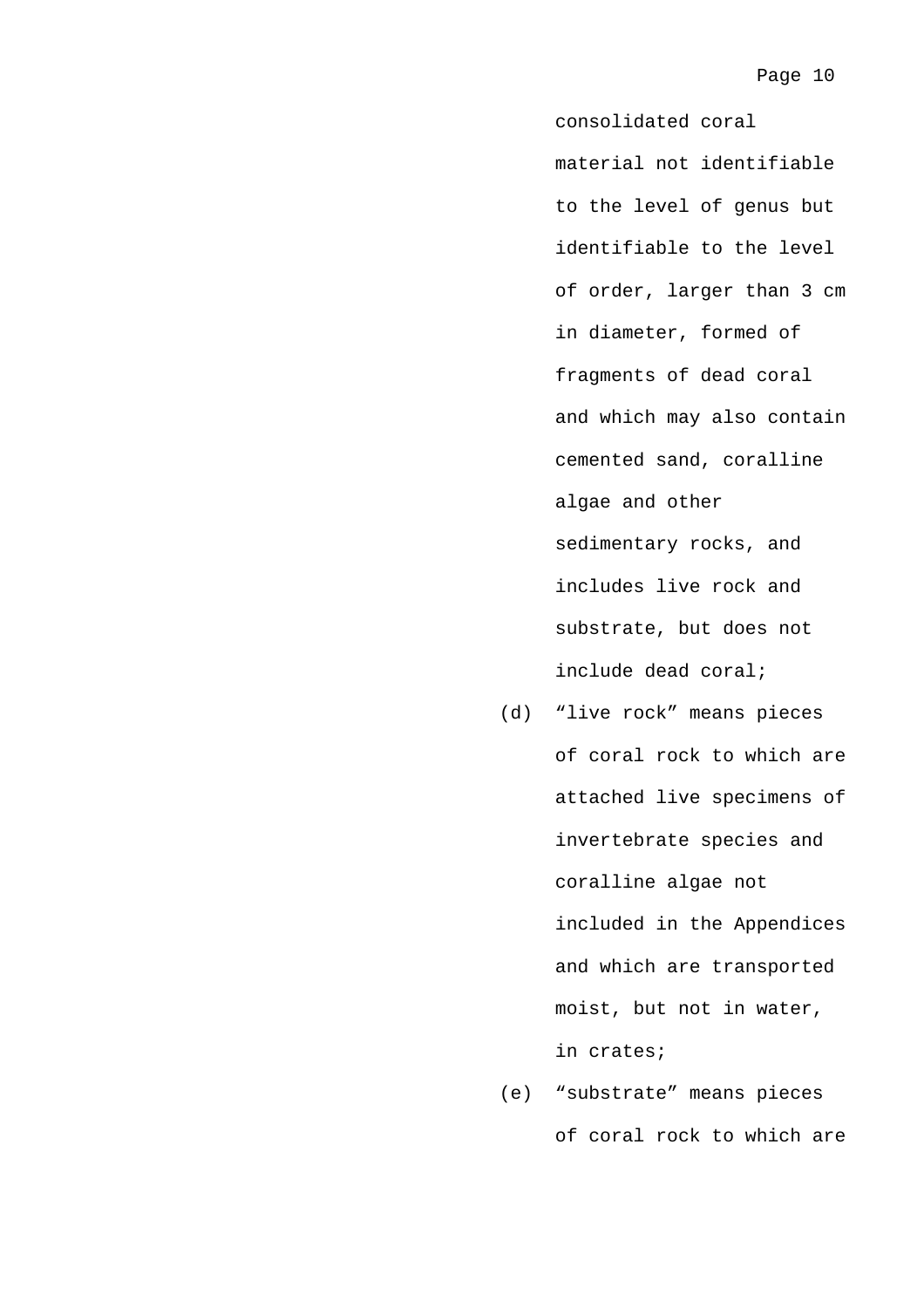attached invertebrates (of species not included in the Appendices) and which are transported in water like live corals;

- (f) "dead coral" means pieces of coral identifiable to the level of species or genus, which are dead when exported, but which may have been alive when collected, and in which the structure of corallites (the skeleton of the individual polyp) is still intact;
- (g) "live coral" means pieces of coral identifiable to the level of species or genus, which are alive and transported in water.".

Schedule 3, By deleting "should" and substituting "shall". Part 2, paragraph 1

Schedule 3, By deleting "should" and substituting "shall". Part 2,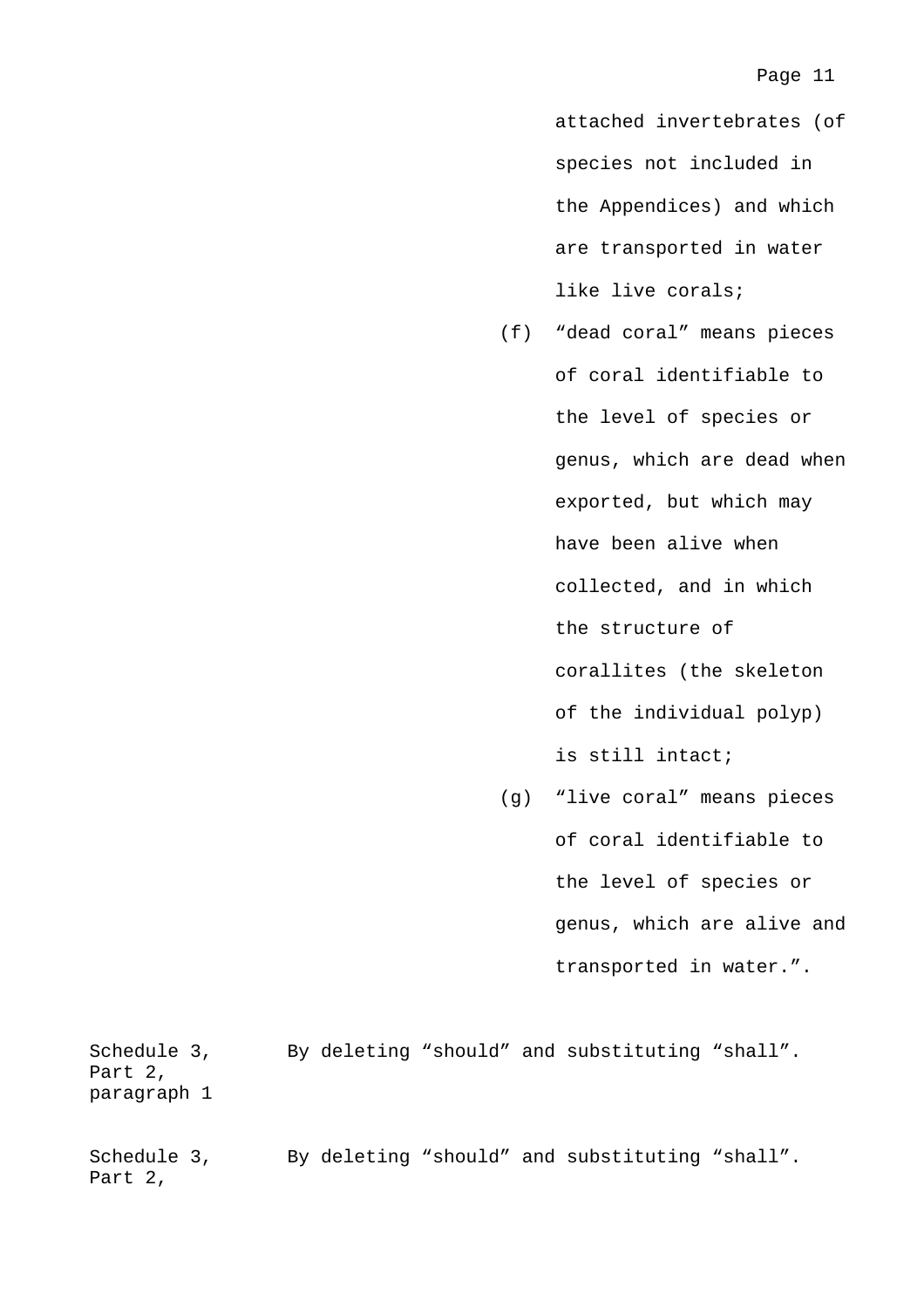```
paragraph 2
```
- Schedule 3, Part 2, paragraph 3 (a) In subparagraph (a), by deleting "country" where it twice appears and substituting "place".
	- (b) In subparagraph (b), by deleting "country" where it twice appears and substituting "place".
- Schedule 3, Part 2, paragraph 4 (a) By deleting "The" and substituting "Subject to paragraph 16 of this Part, the".
	- (b) By deleting "should" and substituting "shall".
	- (c) In the English text, by deleting "may" and substituting "shall".

Schedule 3, By deleting paragraphs 5 and 6.

Part 2

Schedule 3, By deleting everything before "either" and Part 2, paragraph 9 substituting –

"9. All pre-Convention certificates shall include".

- Schedule 3, By deleting paragraph 10. Part 2
- Schedule 3, (a) By deleting "should" and substituting Part 2,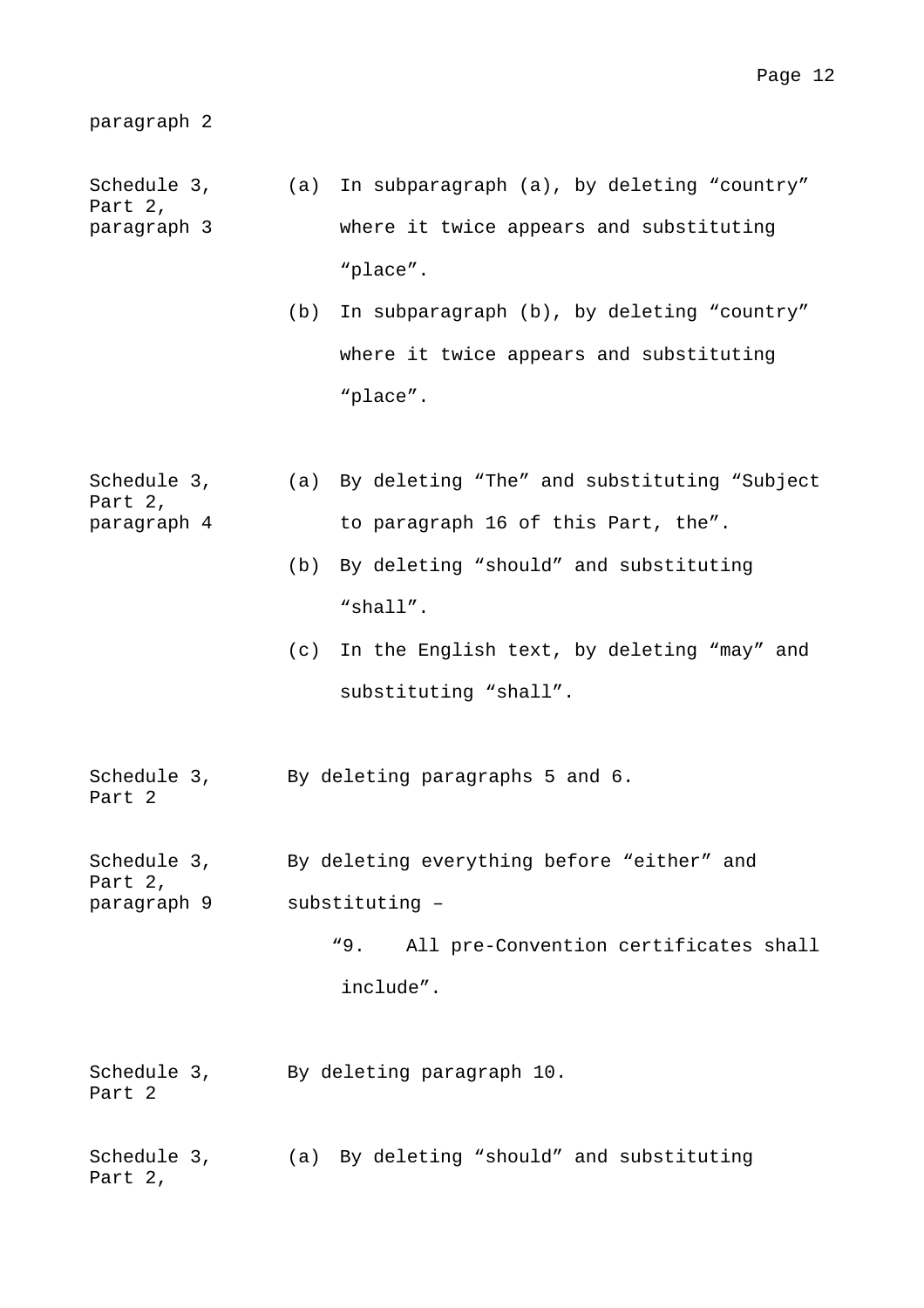paragraph 11 "shall".

(b) In the English text, by deleting "may" and substituting "shall".

Schedule 3, Part 2 By deleting paragraph 12.

Schedule 3, By deleting paragraph 13 and substituting –

Part 2 "13. A phytosanitary certificate used as a certificate of artificial propagation in accordance with Article VII, paragraph 5, of the Convention for the purpose of the export of an artificially propagated specimen of an Appendix II species shall include the scientific name of the species and the type and quantity of the specimens covered by the certificate, and bear a stamp, seal or other specific indication stating that the specimens are artificially propagated.".

Schedule 3, Part 2, paragraph 15 By deleting everything after "trade in specimens" and substituting "of coral rock, where the genus cannot be readily determined, the scientific name for the specimens shall be "*Scleractinia*".".

Schedule 3, Part 2, paragraph 16 (a) In subparagraph (a), by deleting "the port of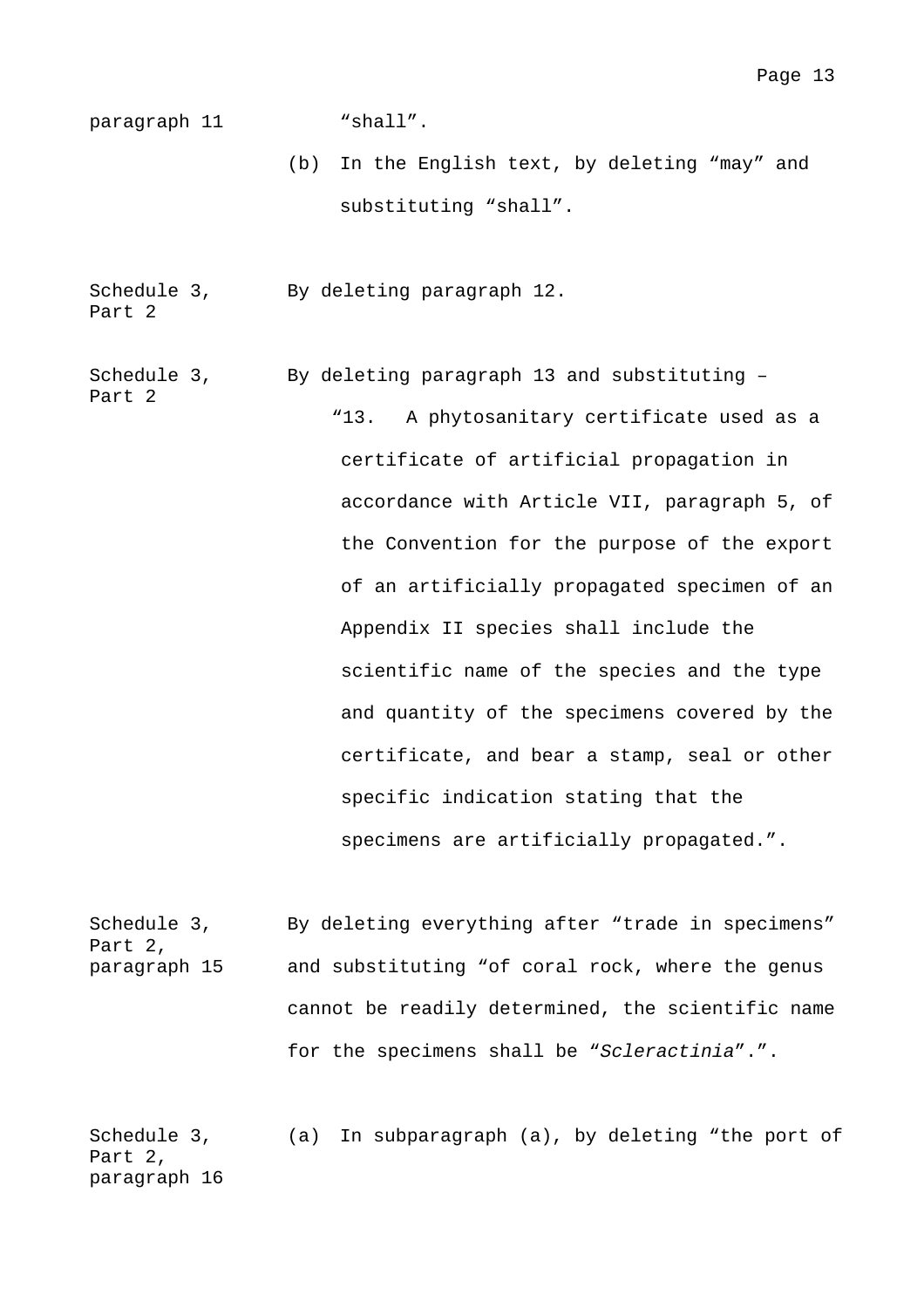final destination" and substituting "a place of import".

(b) In subparagraph (c) –

(i) by deleting everything before "and

the new date" and substituting –

"(c) the appropriate

enforcement personnel of the place of import who extended the validity of the permit or certificate has included

the date of arrival in

that place";

(ii) by deleting "export permit or reexport certificate" and substituting "permit or certificate".

(c) In subparagraph (d), by deleting everything before "before" and substituting –

- "(d) the shipment is to be imported into another place for consumption from the place of import".
- (d) In subparagraph (e)
	- (i) by deleting "export permit or reexport certificate" and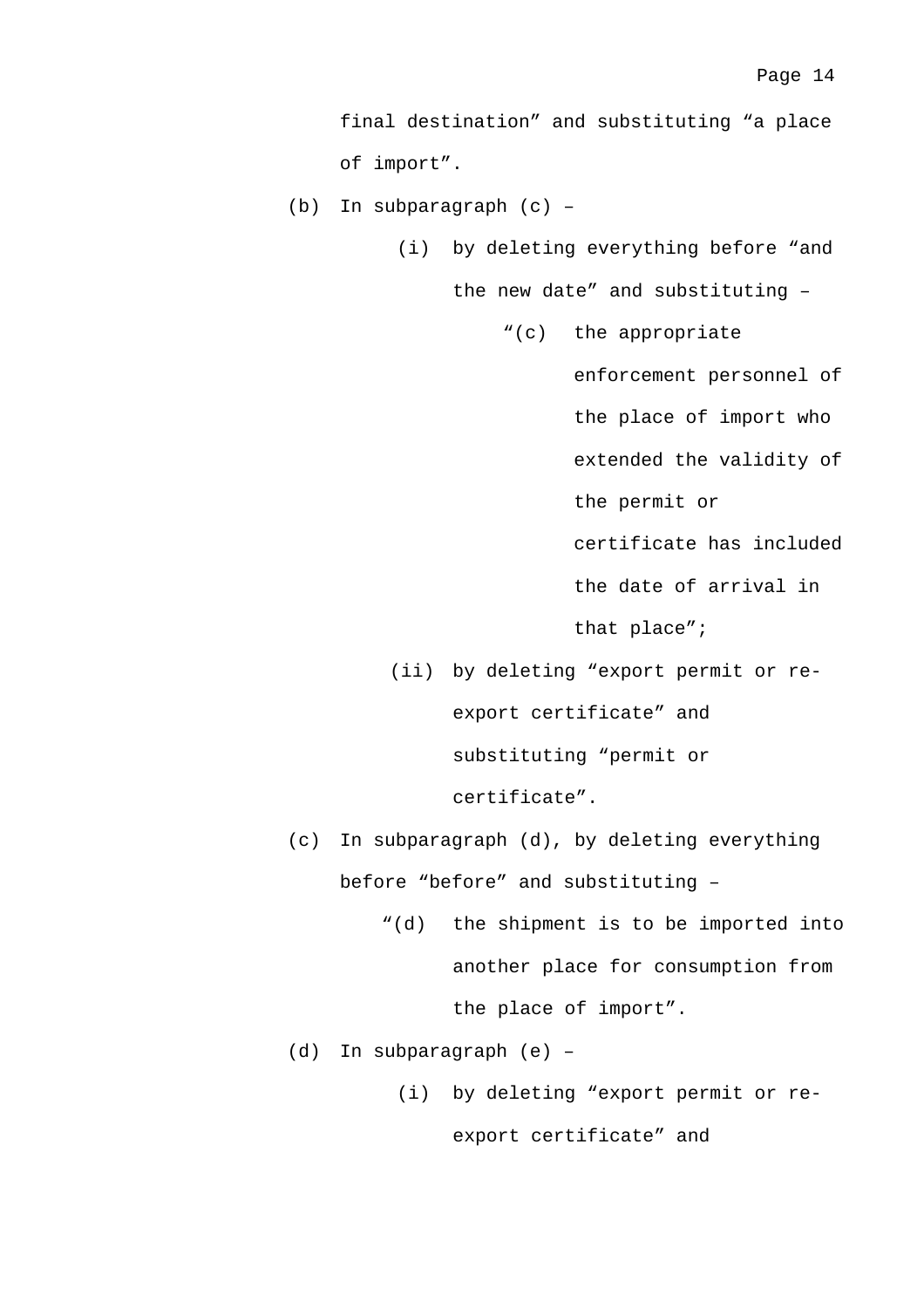substituting "permit or certificate";

(ii) by deleting "country" and substituting "place".

Schedule 3, Part 2 By deleting paragraph 17 and substituting – "17. A permit or certificate issued retrospectively shall not be accepted unless it was issued in accordance with the requirements concerning the retrospective issue of documents under the Convention or any Convention instrument.".

Schedule 3, By deleting paragraphs 18, 19 and 20. Part 2

| Schedule 3,  | (a) By deleting everything before "been altered" |  |
|--------------|--------------------------------------------------|--|
| Part 2,      |                                                  |  |
| paragraph 21 | and substituting -                               |  |

"21. Where a permit or certificate has".

- (b) By deleting "unless".
- (c) By deleting "has been authenticated" and substituting "shall be authenticated".
- Schedule 3, Part 2 By deleting paragraph 22 and substituting – "22. Where a security stamp is affixed to a permit or certificate, the security stamp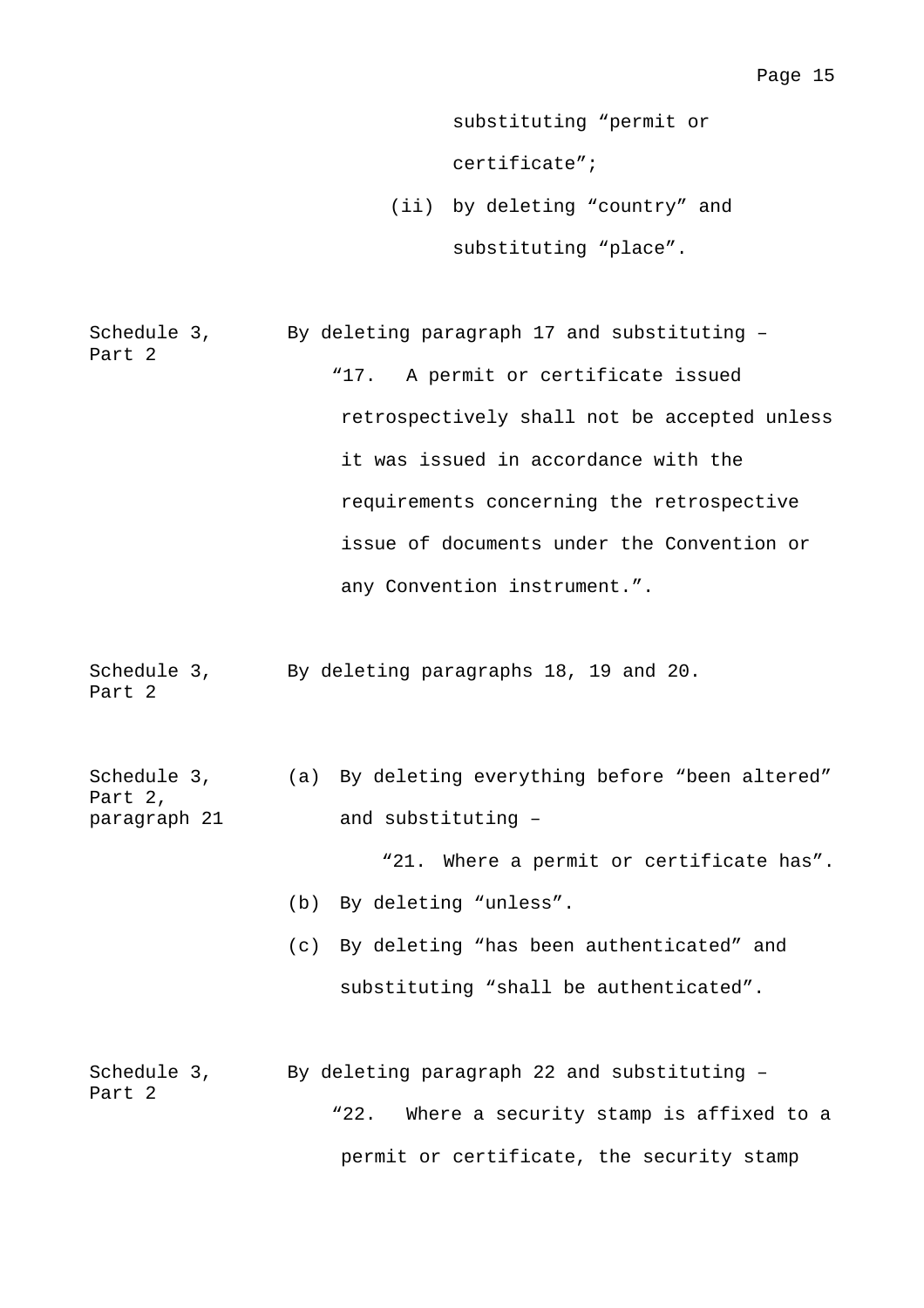shall be cancelled by the stamp or seal and signature of the relevant authority issuing the document.".

- Schedule 3, Part 2 By deleting paragraph 23.
- Schedule 3, Part 2, paragraph 24 (a) By deleting "that do not" and substituting "shall".
	- (b) By deleting "shall not be accepted".
- Schedule 3, Part 2, paragraph 26 (a) By deleting "sample collections be" and substituting "sample collections shall be".
	- (b) In subparagraph (a), by deleting everything before ", on which" and substituting –
		- "(a) a sample collection shall be covered by an ATA carnet and be accompanied by a document".
	- (c) In subparagraph (b)
		- (i) by deleting "permit issued under the Convention" and substituting "document";
		- (ii) by deleting "should" and substituting "shall".
	- (d) In subparagraph (c)
		- (i) by deleting "permit issued under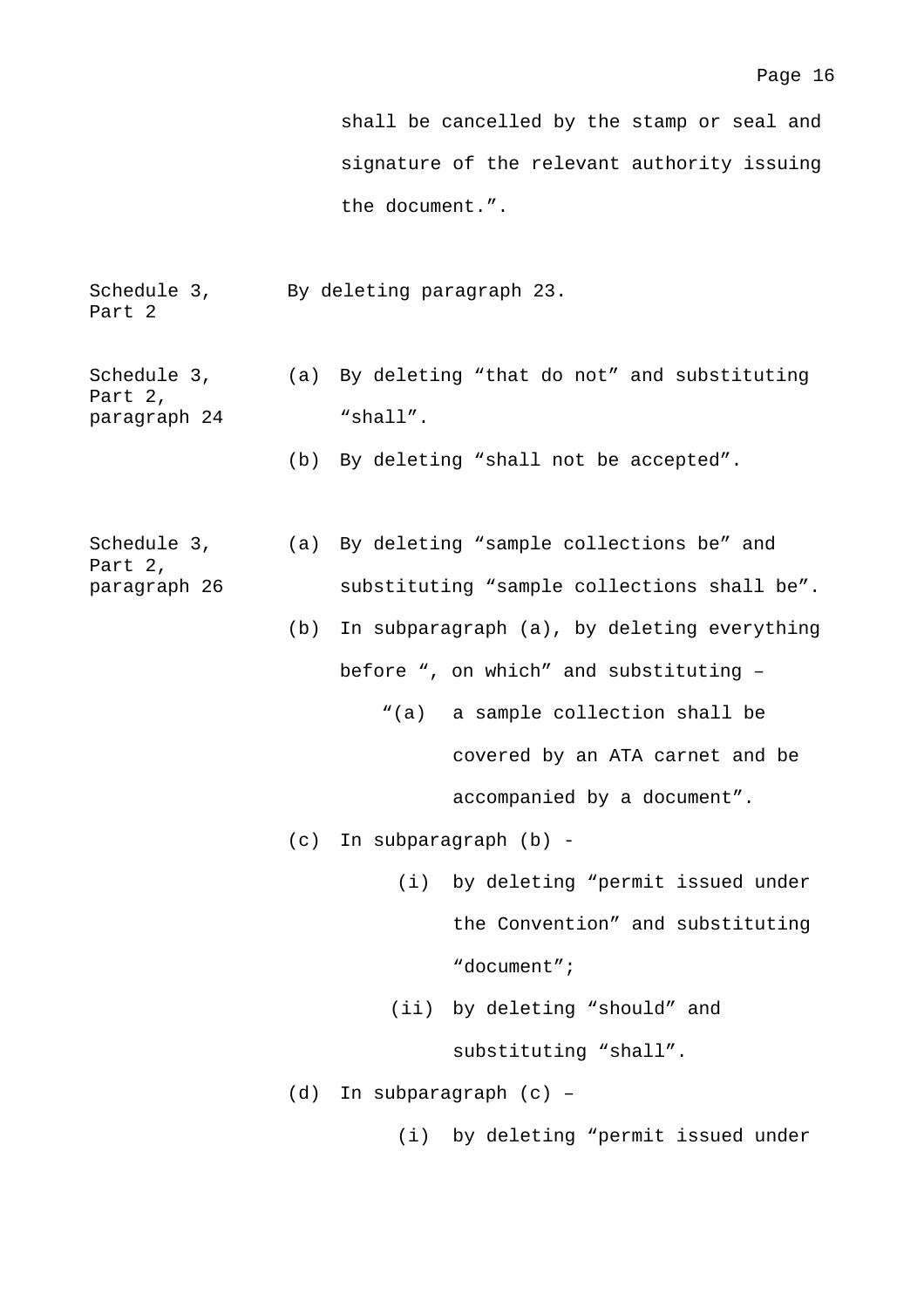the Convention" and substituting "document";

- (ii) by deleting "countries" and substituting "places".
- (e) In subparagraph (d), in the Chinese text, by deleting "等".

| Schedule 3,<br>Part 2, | By deleting everything after "lost," and        |               |                                                    |  |
|------------------------|-------------------------------------------------|---------------|----------------------------------------------------|--|
| paragraph 28           | substituting "the owner of the collection shall |               |                                                    |  |
|                        |                                                 |               | inform the relevant authority issuing the document |  |
|                        |                                                 |               | and the relevant authority of the place in which   |  |
|                        |                                                 |               | that matter occurred as soon as practicable.".     |  |
|                        |                                                 |               |                                                    |  |
| Schedule 3,<br>Part 2, |                                                 |               | (a) By deleting "not be accepted by Parties        |  |
| paragraph 29           |                                                 | unless they". |                                                    |  |
|                        | (b)                                             |               | In subparagraph (c), by deleting "country"         |  |
|                        |                                                 |               | and substituting "place".                          |  |
|                        | (c)                                             |               | In subparagraph (d) -                              |  |
|                        |                                                 |               | (i) by deleting "should" and                       |  |
|                        |                                                 |               | substituting "shall";                              |  |
|                        |                                                 |               | (ii) by deleting "state" and                       |  |
|                        |                                                 |               | substituting "place".                              |  |
|                        | (d)                                             |               | In subparagraph (e), by deleting "country"         |  |
|                        |                                                 |               | and substituting "place".                          |  |